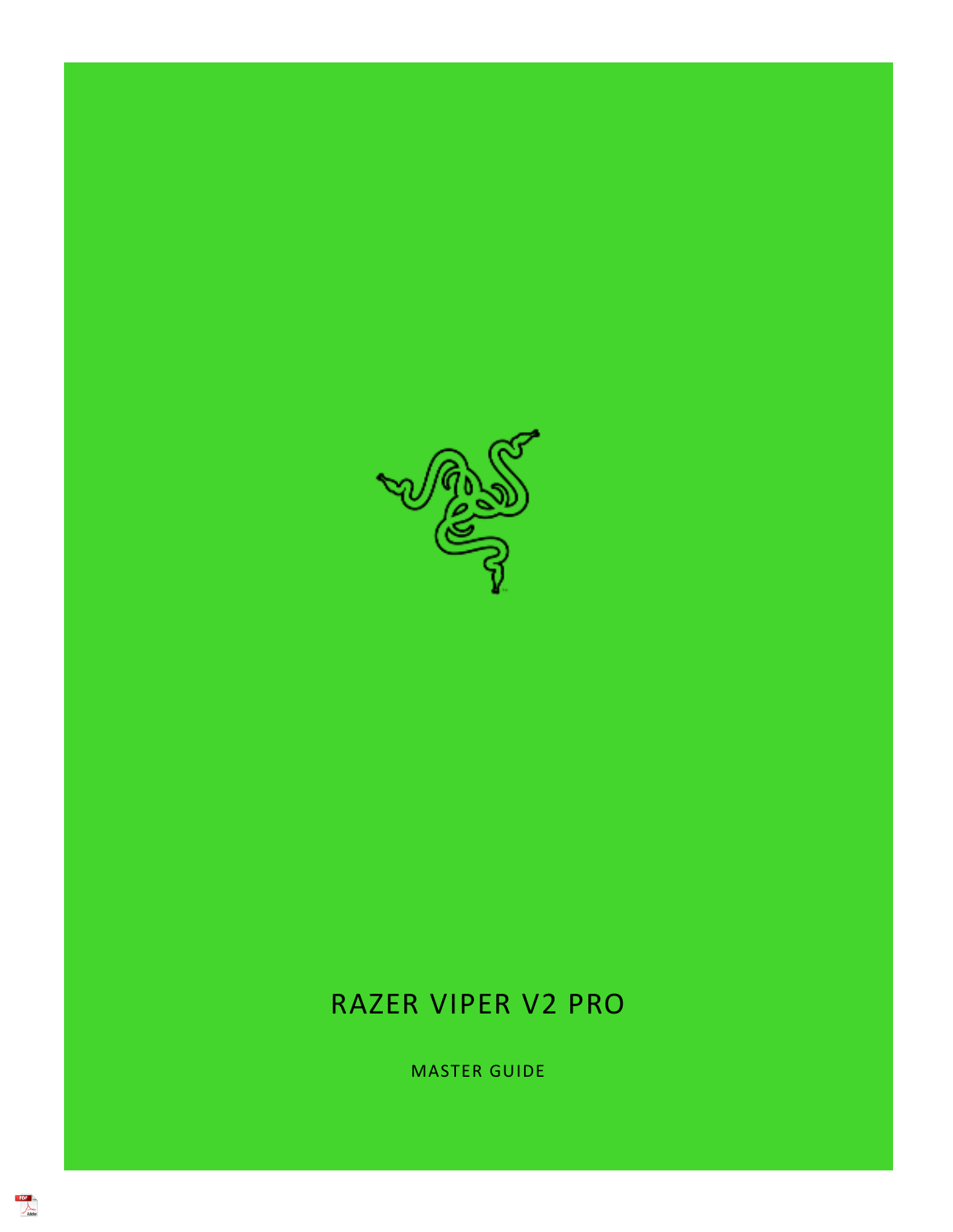Esports has a new apex predator. As successor to the award-winning Razer Viper Ultimate, our latest evolution is nearly 20% lighter and armed with allround upgrades for enhanced performance. With one of the lightest wireless gaming mice ever, there's now nothing holding you back.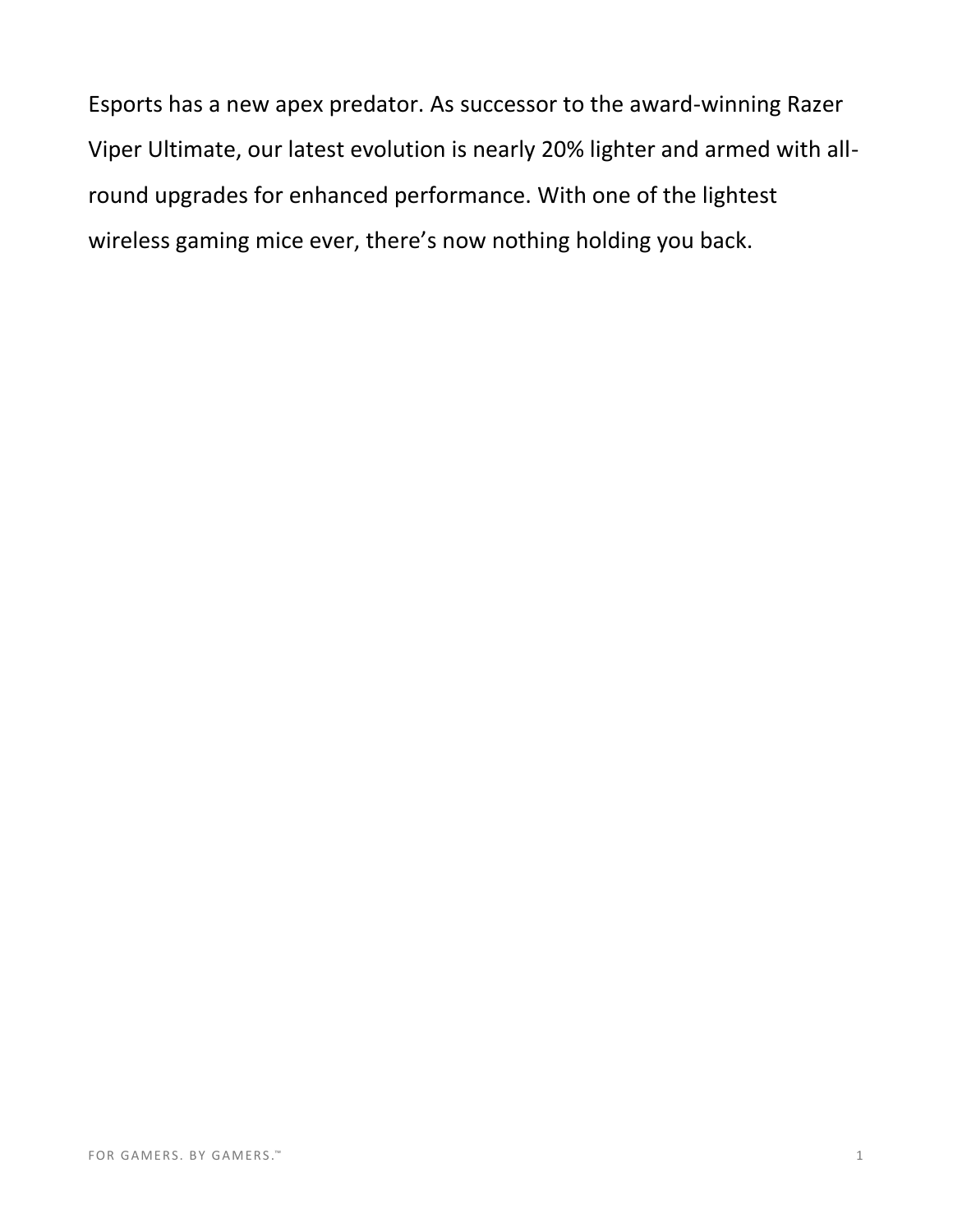## **CONTENTS**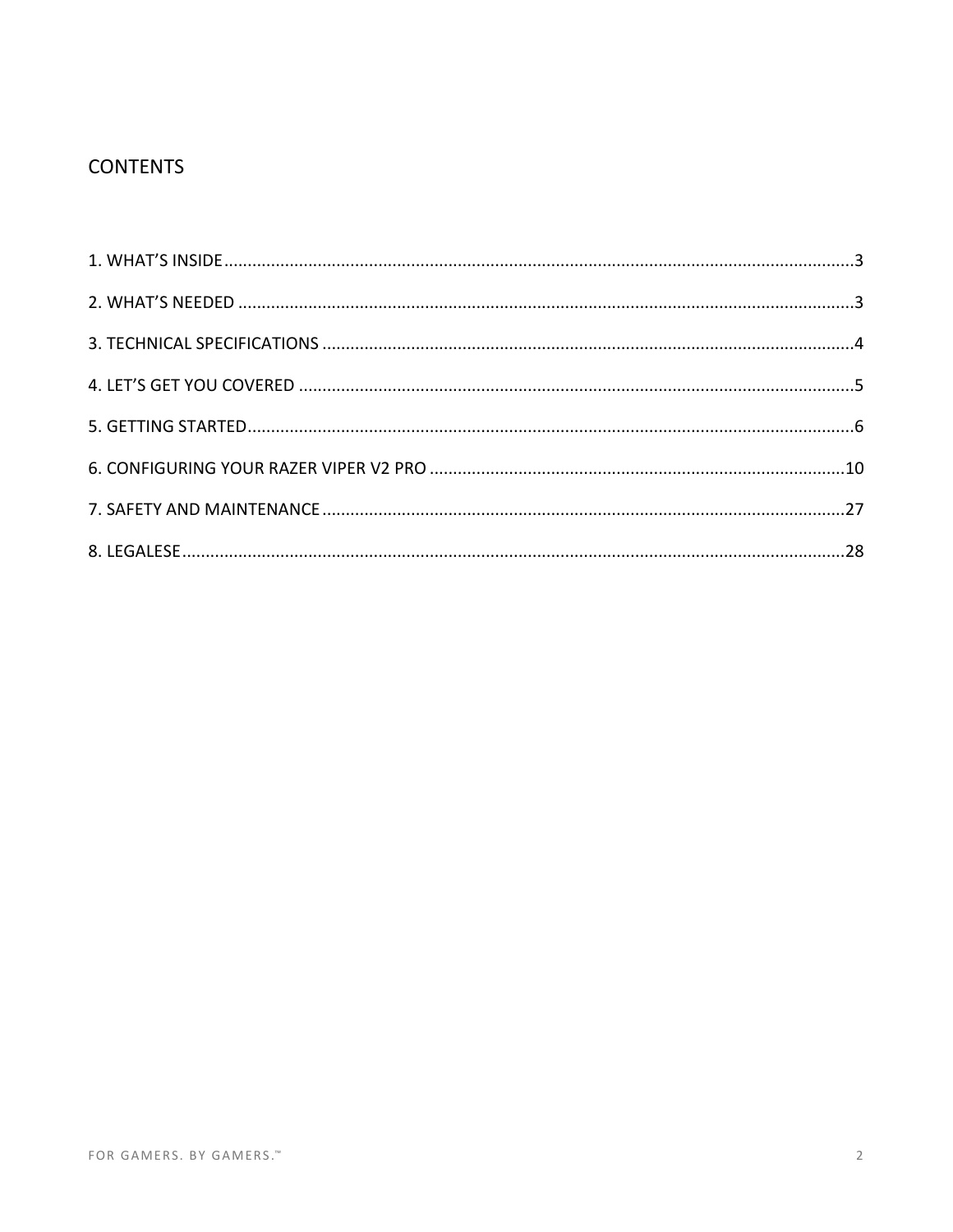# <span id="page-3-0"></span>1. WHAT'S INSIDE

■ Razer Viper V2 Pro



- A. Left mouse button
- B. Right mouse button
- C. Scroll wheel
- D. Status indicator
- E. Mouse button 5
- F. Mouse button 4



- G. USB-C port
- H. Ultraslick mouse feet
- I. Power / DPI cycle button
- J. Razer™ Focus Pro 30K DPI Optical Sensor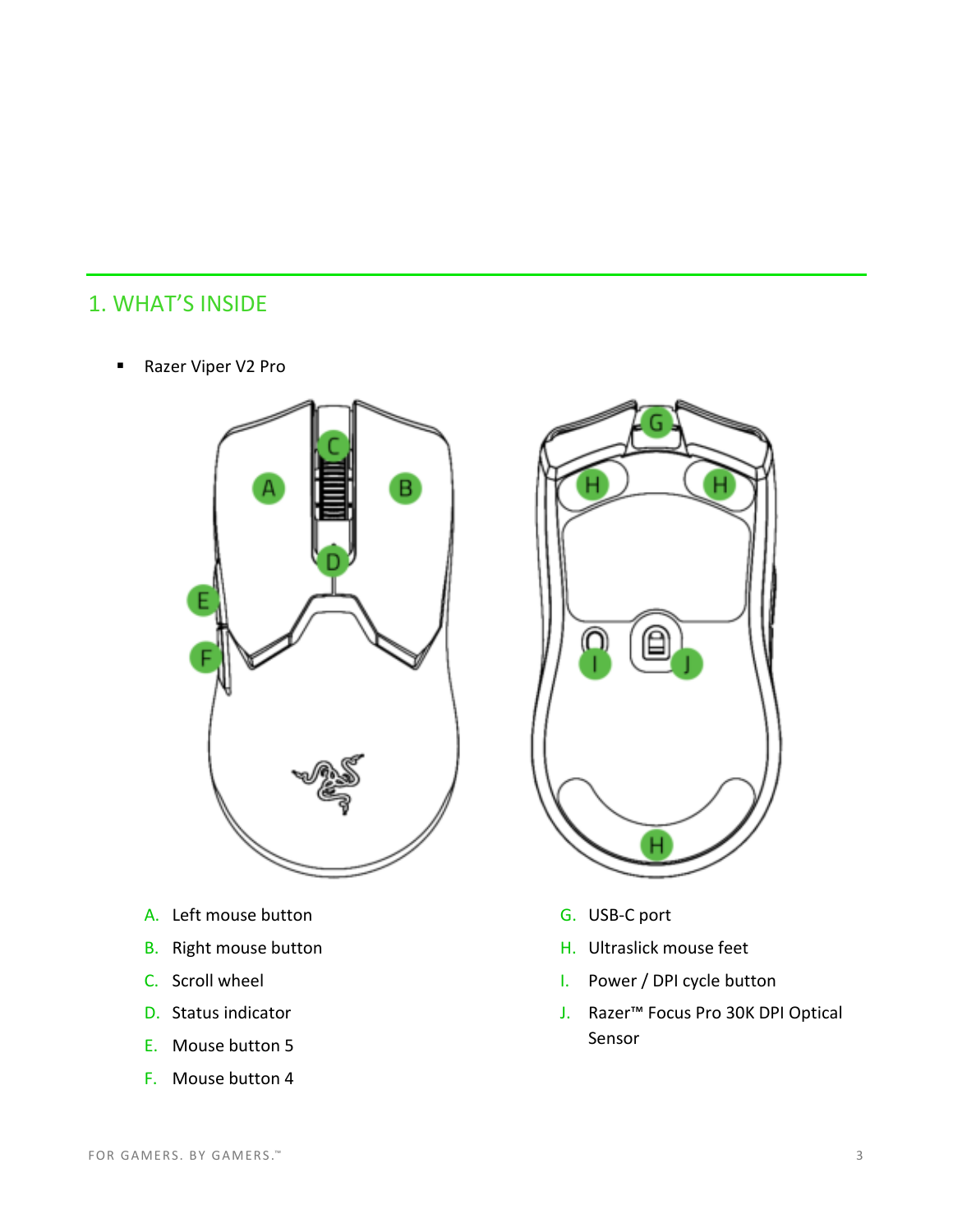

*The DPI stages are as follows: 400, 800 (default), 1600, 3200 and 6400. The DPI stages can be customized using Razer Synapse.* 

▪ Wireless USB dongle + USB dongle adapter



■ USB-A to USB-C Speedflex cable



■ Razer Mouse Grip Tape



■ Important Product Information Guide

# <span id="page-4-0"></span>2. WHAT'S NEEDED

### PRODUCT REQUIREMENTS

■ USB-A port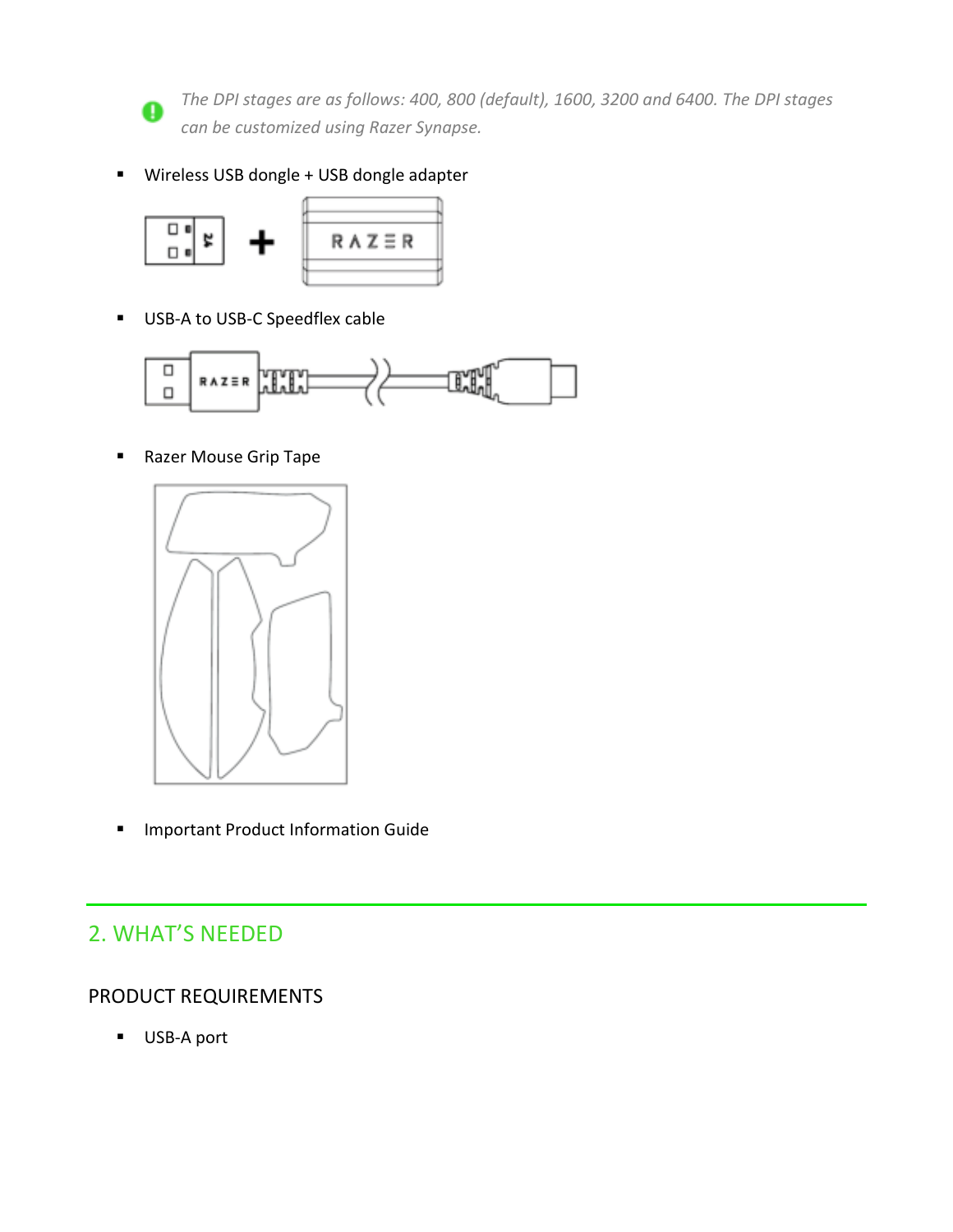#### RAZER SYNAPSE REQUIREMENTS

- Windows<sup>®</sup> 10 64-bit (or higher)
- Internet connection for software installation

# <span id="page-5-0"></span>3. TECHNICAL SPECIFICATIONS

- Form factor: Right-handed symmetrical
- Connectivity:
	- o Wireless: Razer HyperSpeed Wireless
	- o Wired: Speedflex Cable
- Battery life: Up to 70 hours (constant motion at 1000Hz)
- Sensor : Focus Pro 30K Optical Sensor
- Max sensitivity (DPI): 30000
- Max speed (IPS): 750
- Max acceleration (G): 70
- Programmable buttons: 5
- Switch type: Optical Mouse Switches Gen-3
- Switch lifecycle: 90-million Clicks
- On-Board memory profiles: 1
- Mouse feet: 100% PTFE
- Cable: Razer™ Speedflex cable USB Type-C
- Tilt scroll wheel: No
- Dock compatibility: No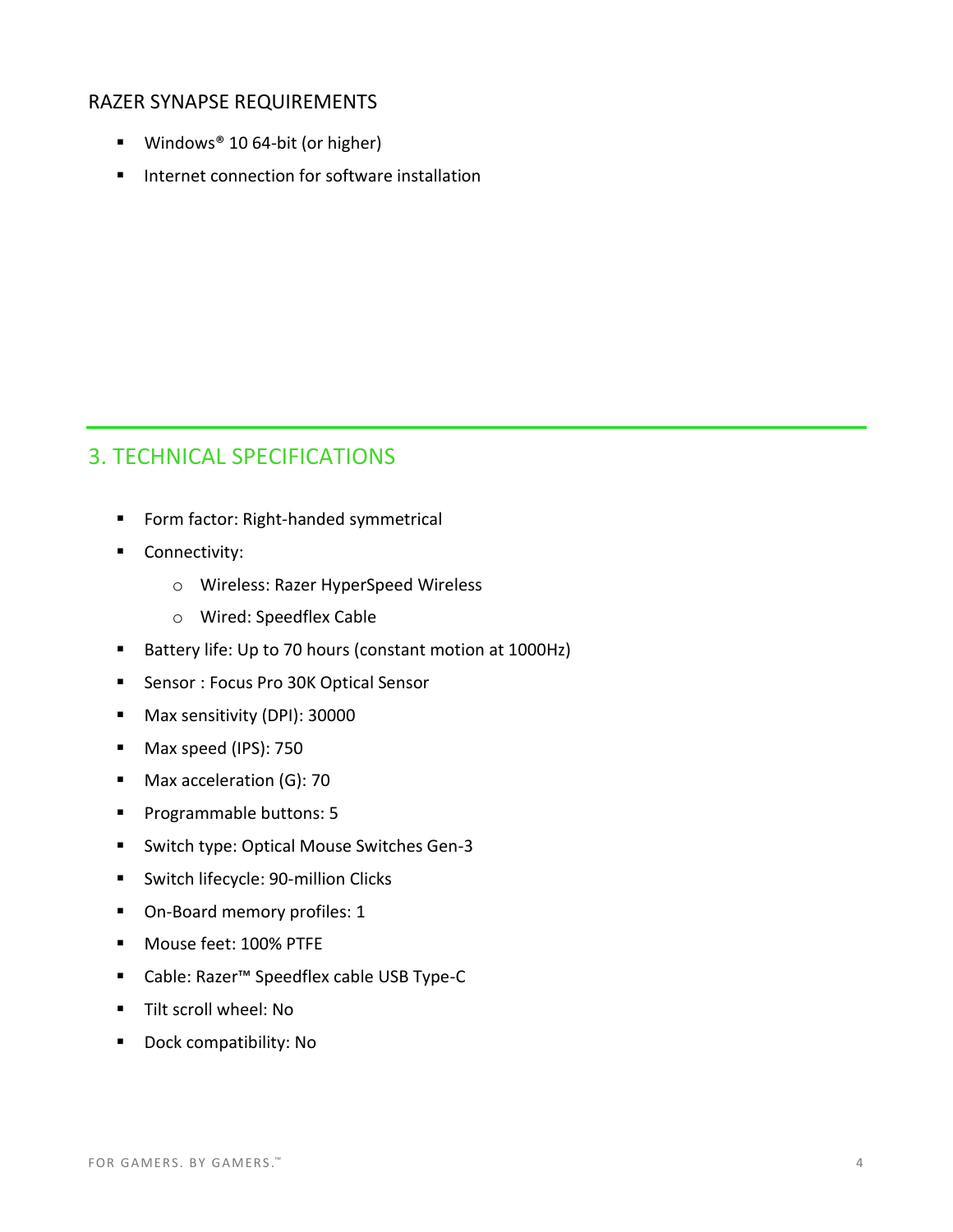## <span id="page-6-0"></span>4. LET'S GET YOU COVERED

You've got a great device in your hands, complete with a 2-year limited warranty coverage. Now maximize its potential and score exclusive Razer benefits by registering at razerid.razer.com



Got a question? Ask the Razer Support Team at support.razer.com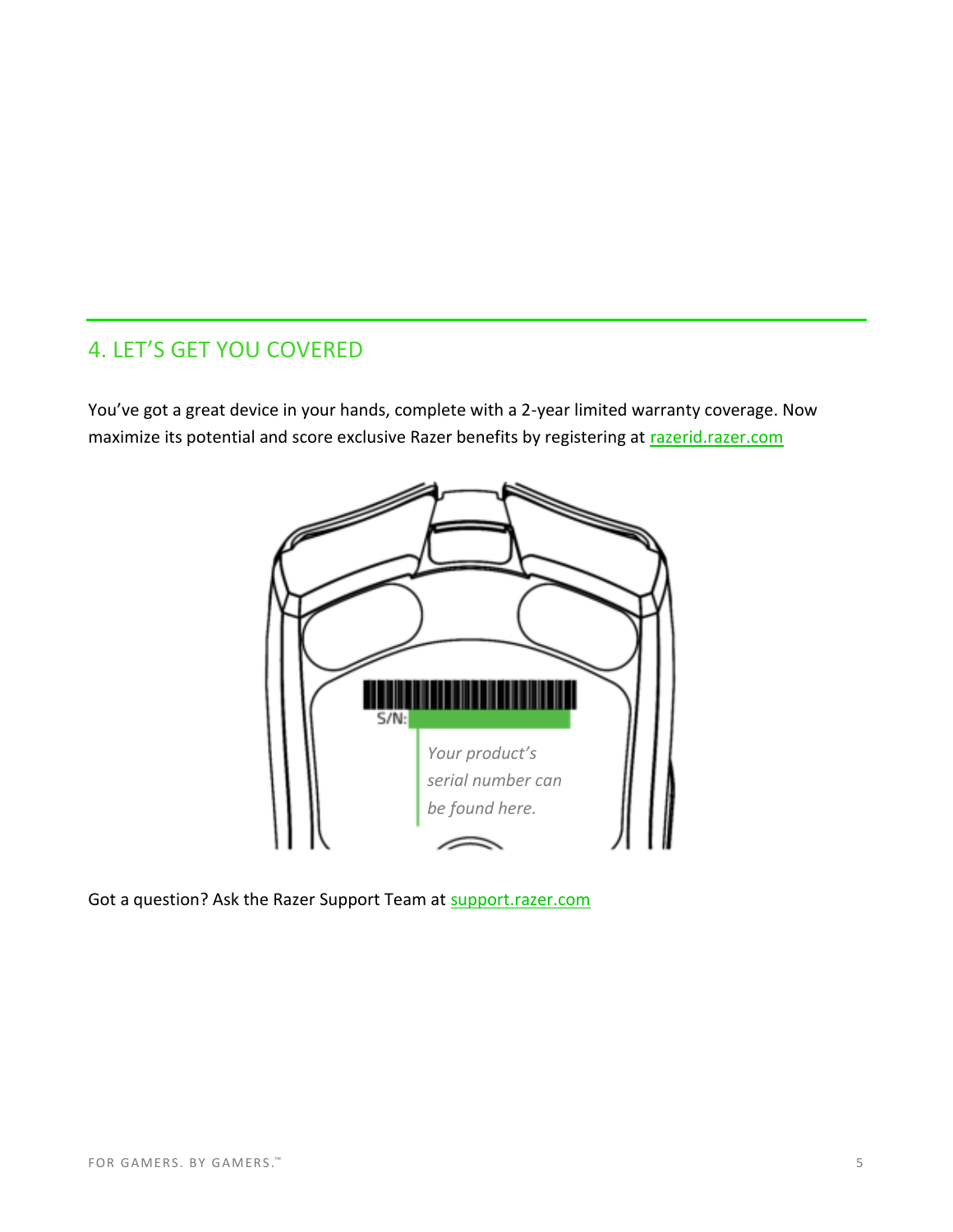### <span id="page-7-0"></span>5. GETTING STARTED

#### CHARGING YOUR MOUSE

Plug the charging cable from any of your PC's USB ports to the Razer Viper V2 Pro. For best results, please fully charge the mouse before using it for the first time. A depleted battery will be fully charged in approximately 4 hours.



While charging, the status indicator will show the battery percentage of the mouse: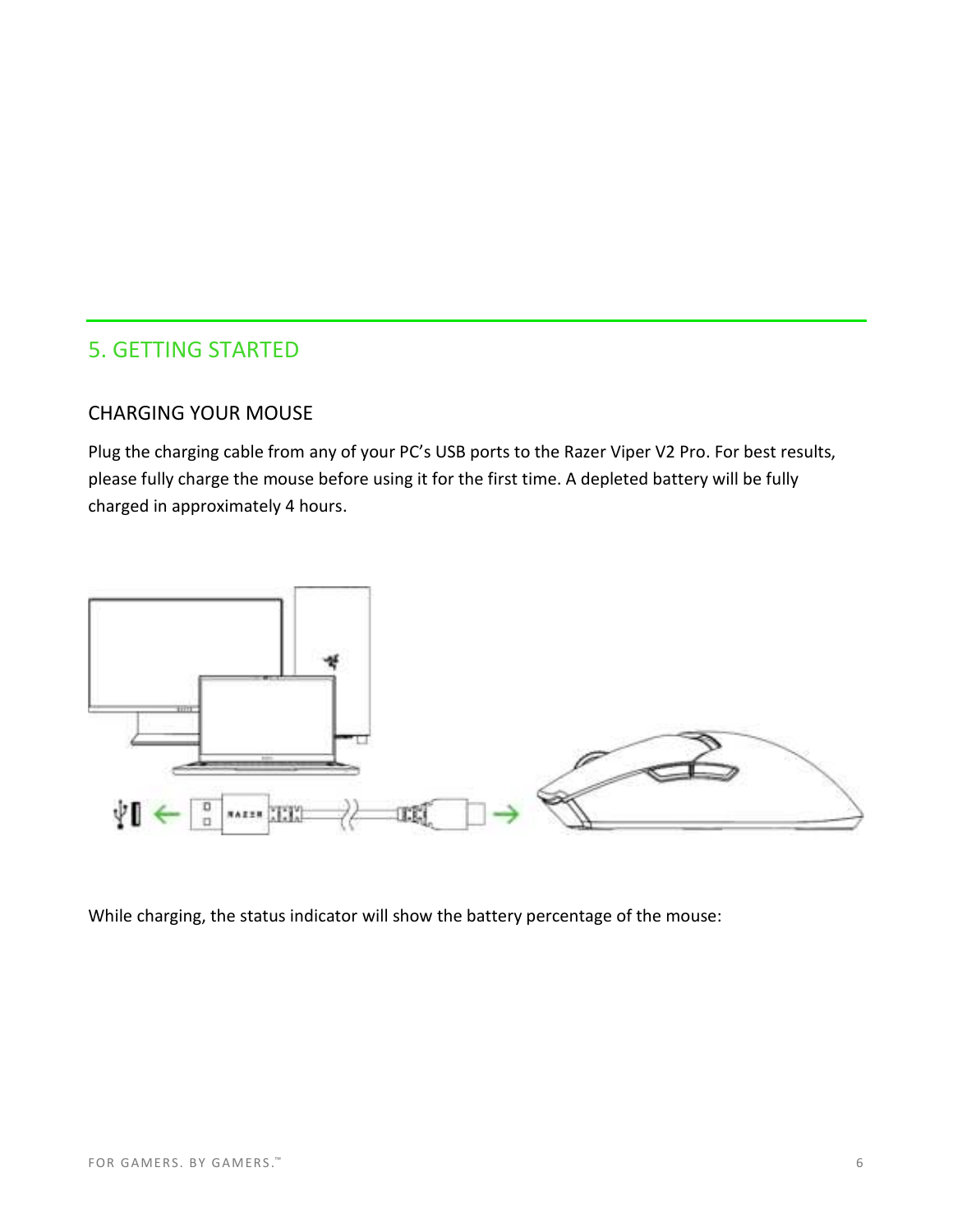

*The Razer Viper V2 Pro requires a USB connection that can supply sufficient power to charge the device. The charging process may be affected when connecting to a non-powered USB hub or non-powered USB port mostly found on keyboards and peripherals. It's recommended to always connect the mouse directly to any of the USB ports of your PC.* 

### LOW POWER INDICATOR

The status indicator will blink red twice in repeated intervals to indicate that its battery's power is less than 5%. This lighting sequence will repeat until the battery is drained or the mouse is connected to a PC via the charging cable.



### CONNECTING YOUR MOUSE

#### A. Via wired mode

Connect the mouse to any of your PC's USB ports using the charging cable to use it in wired mode.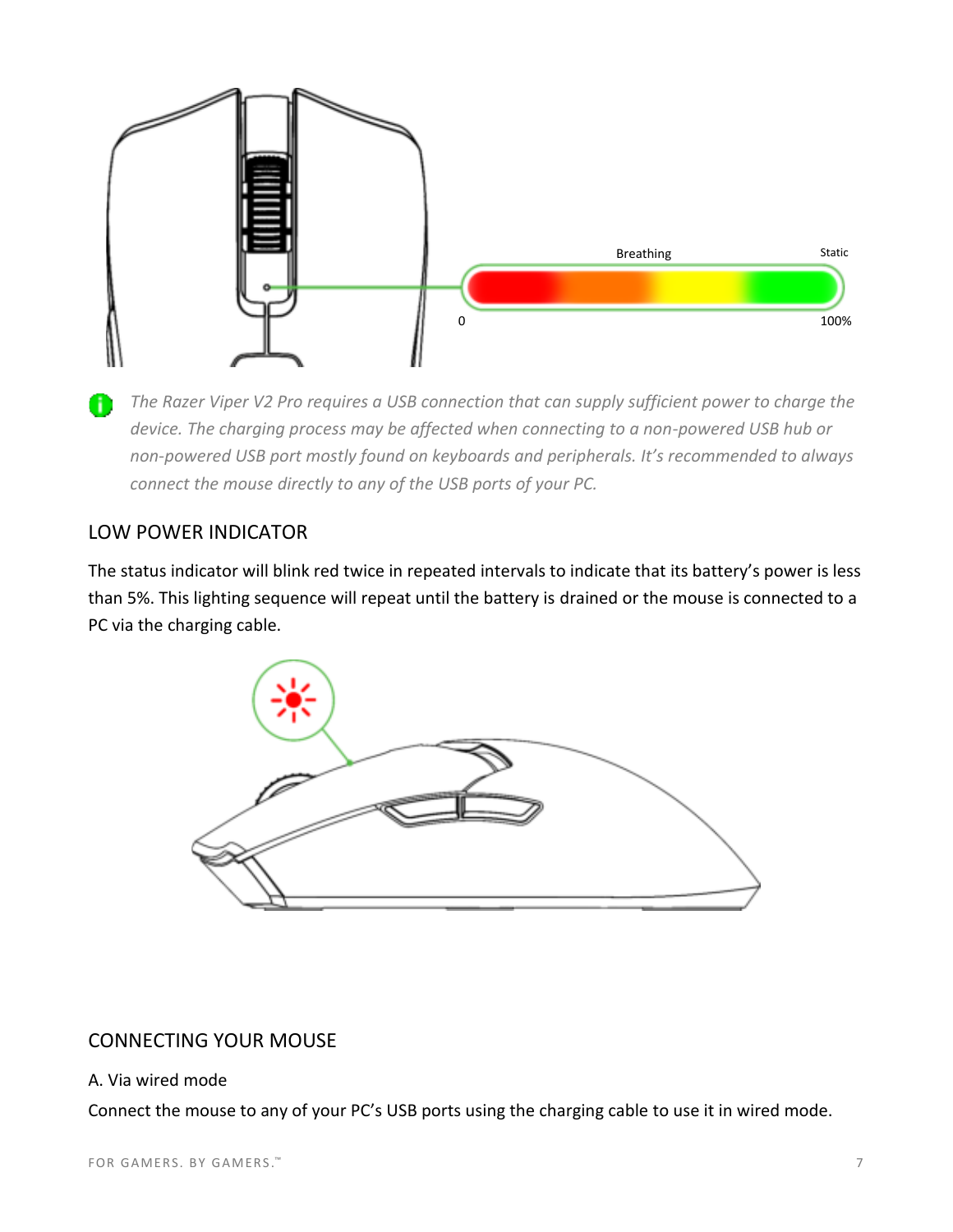

*Install Razer Synapse when prompted or download the installer from <b>razer.com/synapse* 

#### B. Via Razer™ Hyperspeed Wireless (2.4GHz) mode

1. Plug the wireless USB dongle into your PC.



2. Press and hold the Power / DPI cycle button for 3 seconds to power on the mouse.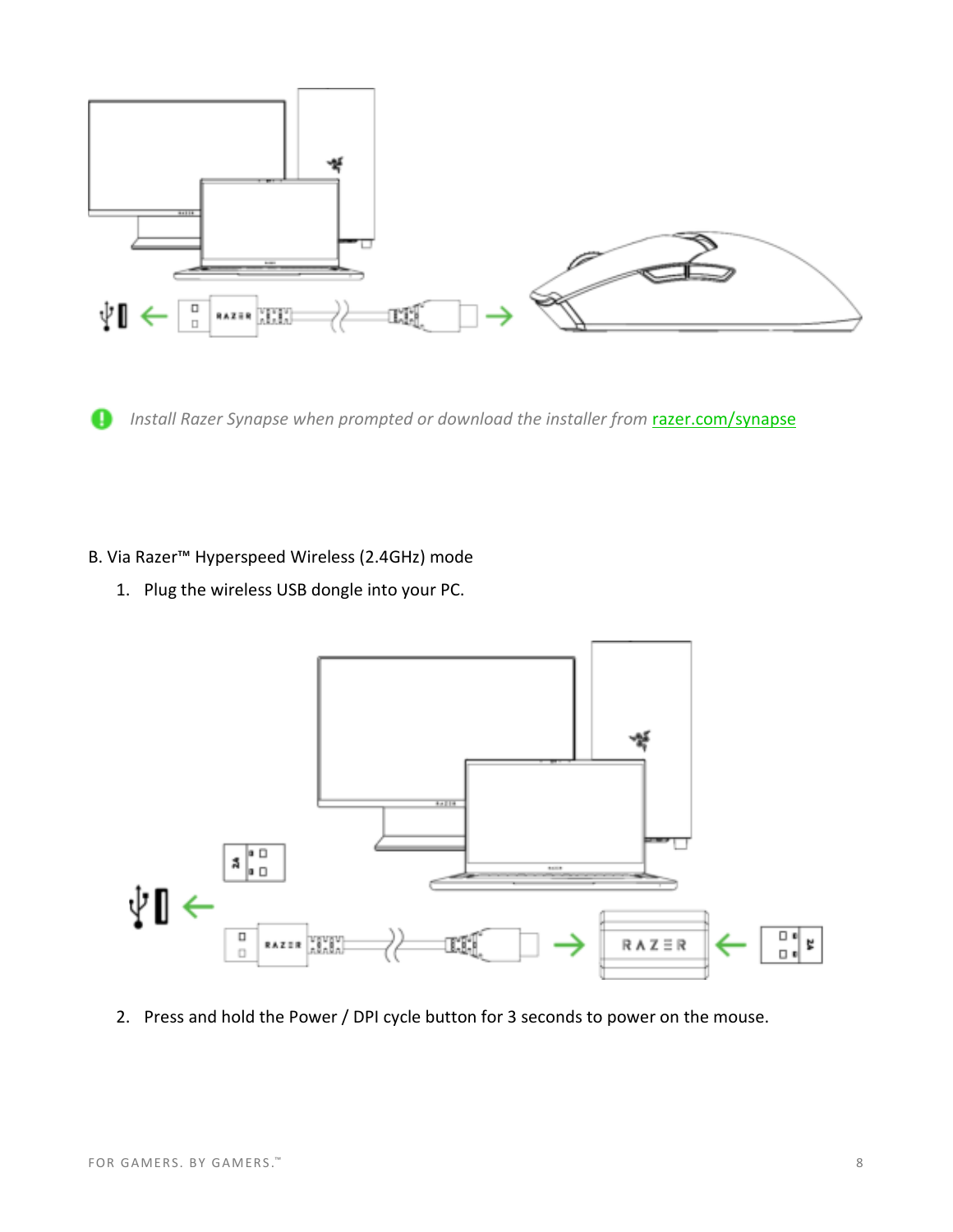

Your Razer Viper V2 Pro is now ready for use in wireless mode.

### PERSONALIZING YOUR MOUSE WITH RAZER SYNAPSE

Change the mouse's DPI to match your playstyle with a press of the Power / DPI cycle button or finetune your own sensitivity setting using the Razer Synapse app. The status indicator will briefly change its color to show which DPI stage is currently active. Learn more about Sensitivity

| <b>DPI</b> | <b>Designated color</b> | Status<br>indicator         |
|------------|-------------------------|-----------------------------|
| 400        | Red                     | Power / DPI<br>cycle button |
| 800        | Green                   |                             |
| 1600       | Blue                    |                             |
| 3200       | Cyan                    |                             |
| 6400       | Yellow                  |                             |
|            |                         |                             |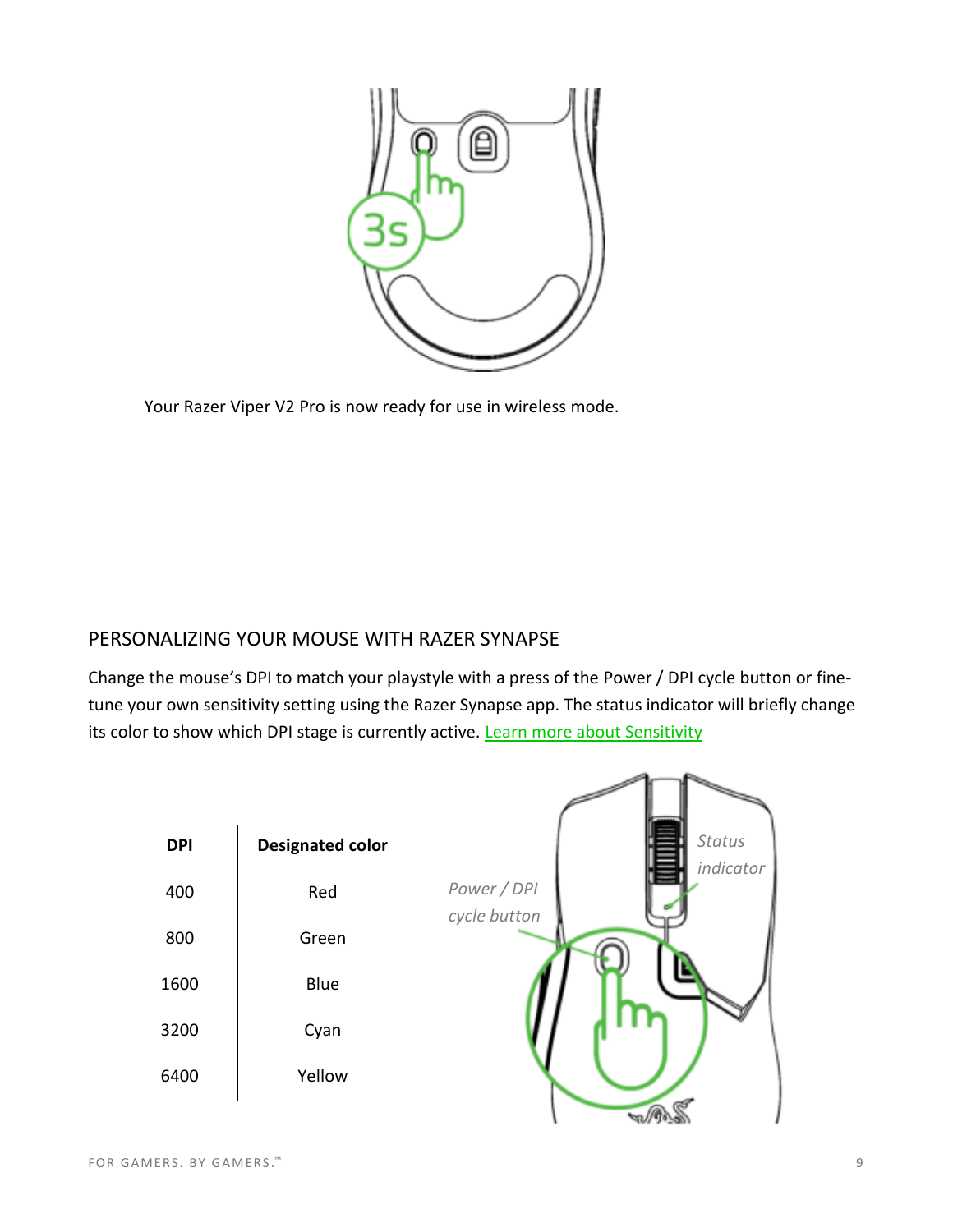# <span id="page-11-0"></span>6. CONFIGURING YOUR RAZER VIPER V2 PRO

*Internet connection is required for installation, updates, and cloud-based features. Registering for a Razer ID account is recommended but optional. All listed features are subject to change based on the current software version, the connected device(s), and supported apps and software.* 

### SYNAPSE TAB

The Synapse tab is your default tab when you first launch Razer Synapse. This tab allows you to navigate the Dashboard subtab.

#### Dashboard

The Dashboard subtab is an overview of your Razer Synapse, where you can access all your Razer devices, modules, and online services.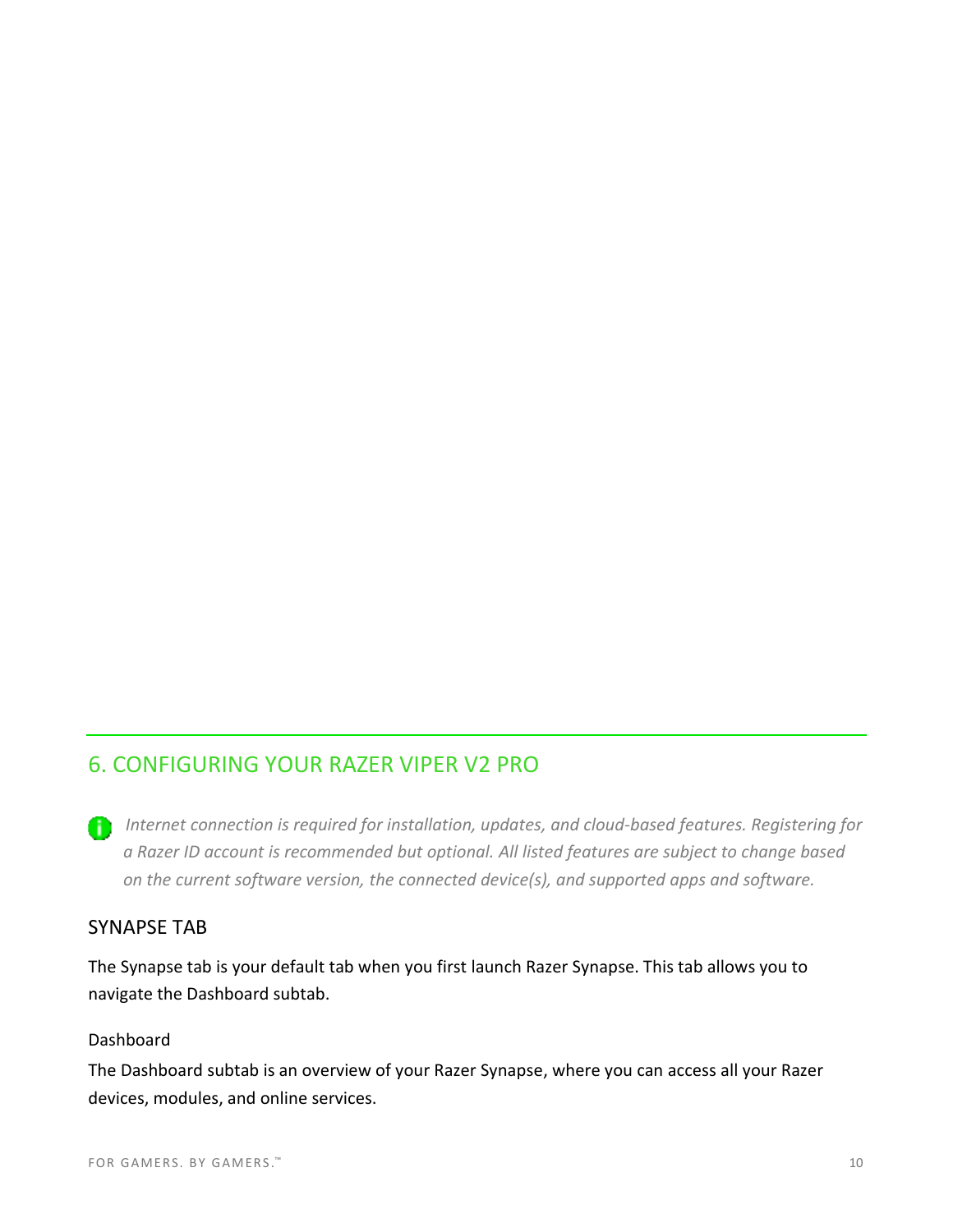

### Modules

The Modules subtab displays all installed and available modules for installation.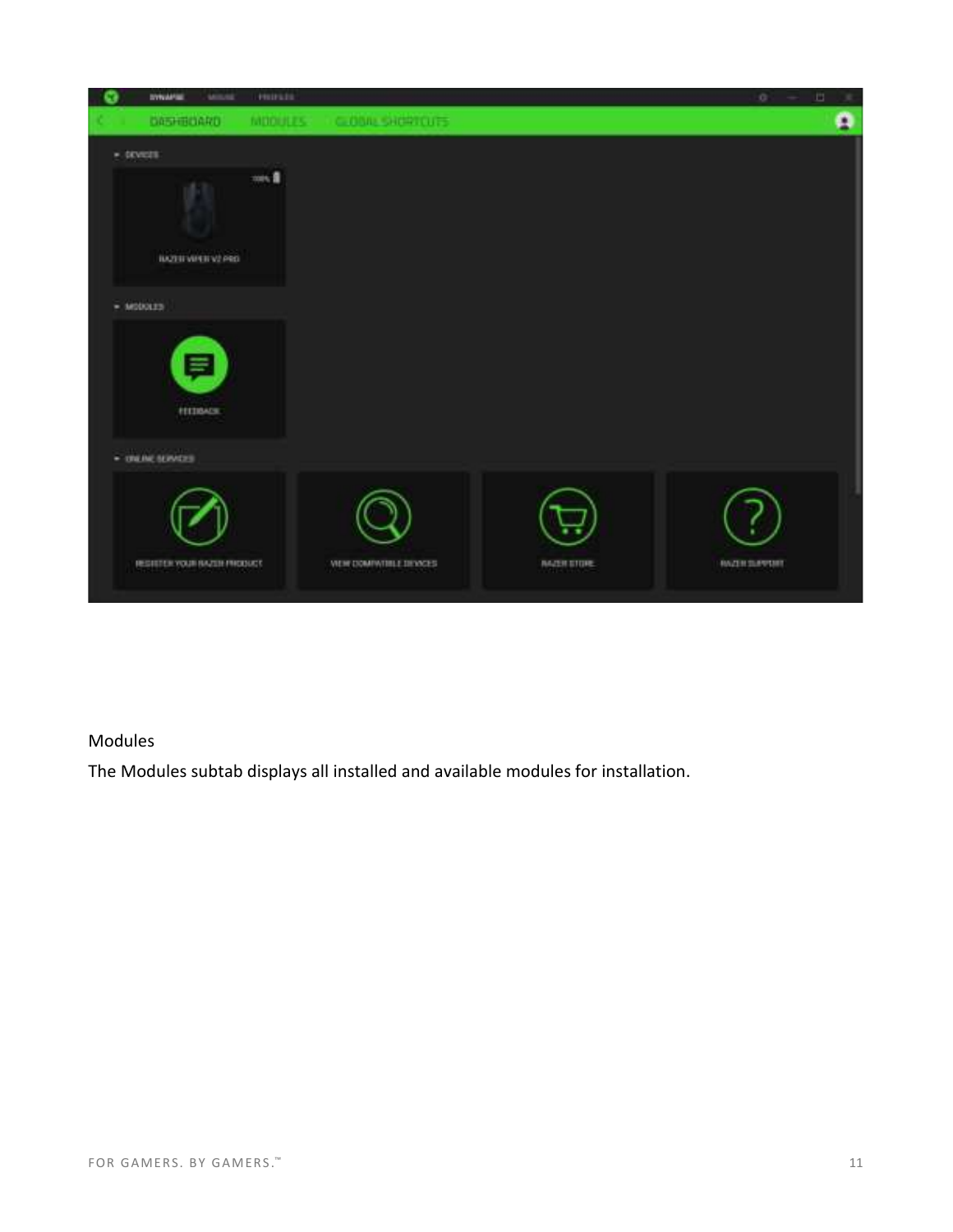| <b>SYNAPSE</b>           | <b>PROFILES</b><br>MOUSE.                                                                                                                                                                                                                                                                                                                             |              | o<br>□                                                                                                                                                                                                                                                                                                                                                       |
|--------------------------|-------------------------------------------------------------------------------------------------------------------------------------------------------------------------------------------------------------------------------------------------------------------------------------------------------------------------------------------------------|--------------|--------------------------------------------------------------------------------------------------------------------------------------------------------------------------------------------------------------------------------------------------------------------------------------------------------------------------------------------------------------|
| DASHBOARD                | <b>MODULES</b><br><b>GLOBAL SHORTCUTS</b>                                                                                                                                                                                                                                                                                                             |              |                                                                                                                                                                                                                                                                                                                                                              |
| <b>AVAILABLE MODULES</b> |                                                                                                                                                                                                                                                                                                                                                       |              |                                                                                                                                                                                                                                                                                                                                                              |
|                          | <b>ALEXA</b><br>The Amazon Alexa module brings full Alexa Voice Service<br>integration to Synapse 3 for all Chroma enabled devices. Requires<br>active microphone and Amazon Alexa account.                                                                                                                                                           |              | CHROMA CONNECT<br>The Chroma Connect module is the control center for all Chroma-<br>enabled apps and third party hardware devices. Set priorities for<br>your favorite games, and enable other RGB devices to sync with<br>Razer Chroma for a truly immersive gaming experience.                                                                            |
|                          | o<br>CHROMA STUDIO<br>Unlock advanced Razer Chroma <sup>16</sup> capabilities with Chroma Studio<br>that allows you to create multiple lighting effects synchronized<br>across all your devices, while following the exact placement of your<br>devices on your desktop. Manage all your Chroma enabled games<br>and programs via the Chroma Apps tab |              | CHROMA VISUALIZER<br>The Chroma Visualizer syncs all your Chroma enabled devices and<br>smart lights with the media you're playing for a fun and immersive<br>listening experience. Set the mood of your room whenever you're<br>playing music or watching a video and even have it automatically<br>activate with any of your favourite media applications. |
| <b>PHILIPS</b><br>nue    | HUE<br>Enter a new level of immersion with the Philips Hue Module. Watch<br>as your Razer Chroma enabled devices sync with your Hue Bridge,<br>and let your gaming experience transcend the screen and go<br>beyond your peripherals. Sync with your Philips Hue bridge via the<br>Hiue tab                                                           | <b>MACRO</b> | Bring powerful macros to your favorite games with Macro module.<br>Easily create a string of complex button presses, and then precisely<br>execute game-winning combinations with a single press                                                                                                                                                             |

#### Global Shortcuts

Bind operations or Razer Synapse functions to custom key-combinations from Razer Synapse-enabled device inputs, which apply across all device profiles. Learn more about Profiles



*Only Razer Synapse-enabled device inputs will be recognized.* 

| <b>SYNAPTED</b><br><b>MISSION</b> | <b>HIIFEEE</b>    |                                                                                                                                                                                                                                                                                                                                                                                                                                                                                     | o<br>o |
|-----------------------------------|-------------------|-------------------------------------------------------------------------------------------------------------------------------------------------------------------------------------------------------------------------------------------------------------------------------------------------------------------------------------------------------------------------------------------------------------------------------------------------------------------------------------|--------|
|                                   | DASHIGARD MODULES | GLOBAL SHORTCUTS                                                                                                                                                                                                                                                                                                                                                                                                                                                                    | ۰      |
|                                   | signiture.        | Sibbal shortculo are custom key contributions that work across all device profiles. This feature only<br>works for Hazer Synapse' 3 enabled device legality.<br>$+$ ADO A INORTOJT<br><b><i>Change and Company's Company's Company's Company's Company's Company's Company's Company's Company's Company's Company's Company's Company's Company's Company's Company's Company's Company's Company's Company's Company's</i></b><br>A b b with A to the R A to the R S of A drive a |        |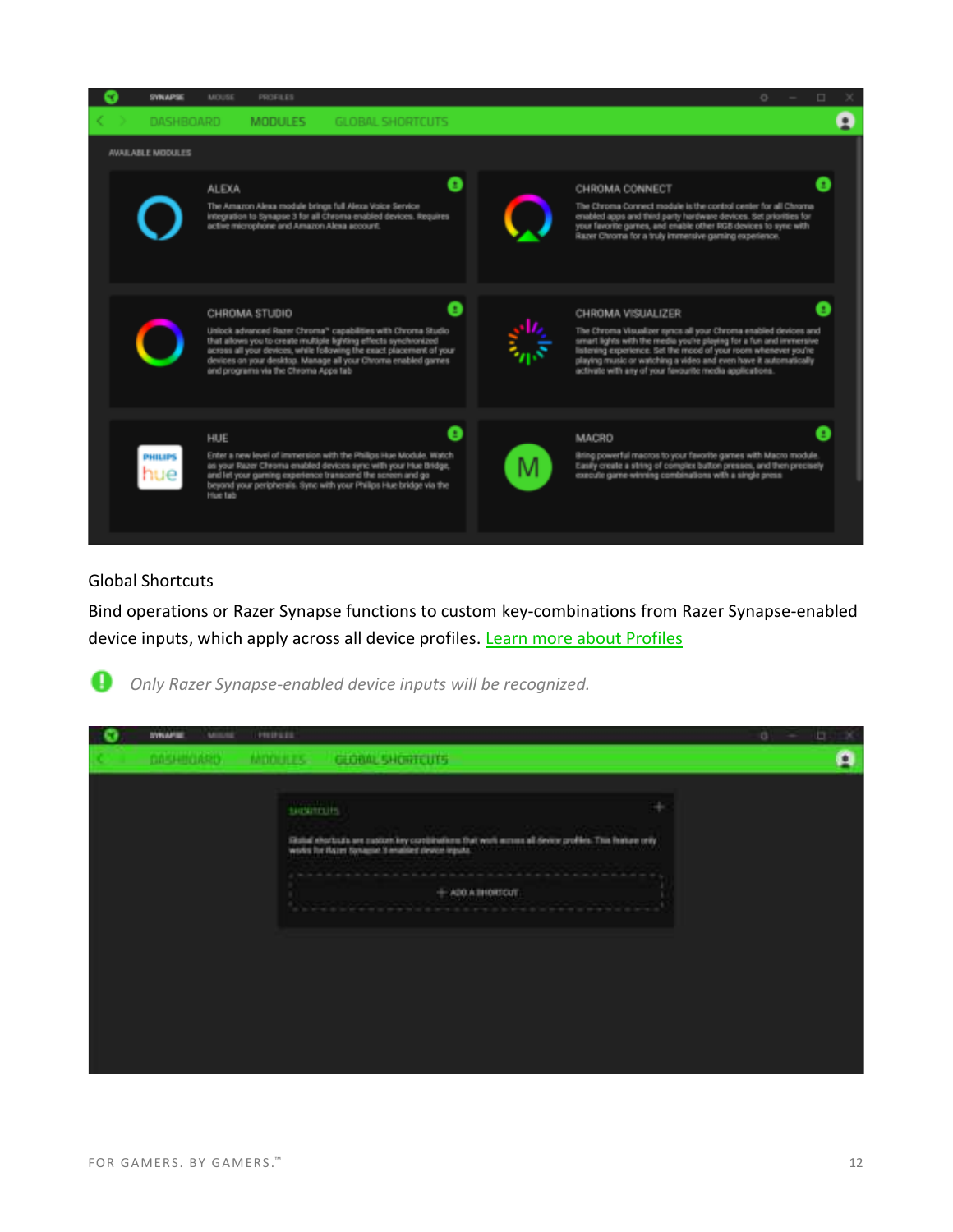### MOUSE TAB

The Mouse tab is the main tab for your Razer Viper V2 Pro. From here, you can change your device's settings, such as button assignment and DPI sensitivity. Changes made under this tab are automatically saved to your system and cloud storage.

#### Customize

The Customize subtab is for modifying your mouse's button assignments.



#### <span id="page-14-0"></span>*Profile*

A Profile is a data storage for keeping all your Razer peripheral's settings. By default, the profile name is based on your system's name. To add, rename, duplicate, or delete a profile, simply press the Miscellaneous button ( $\bullet\bullet\bullet$ ).

#### *Standard / Hypershift*

Hypershift mode is a secondary set of button assignments that is activated when the Hypershift key is held down. By default, the Hypershift key is assigned to the fn key of your Razer Synapse supported keyboard; however, you can also assign any mouse button as a Hypershift key.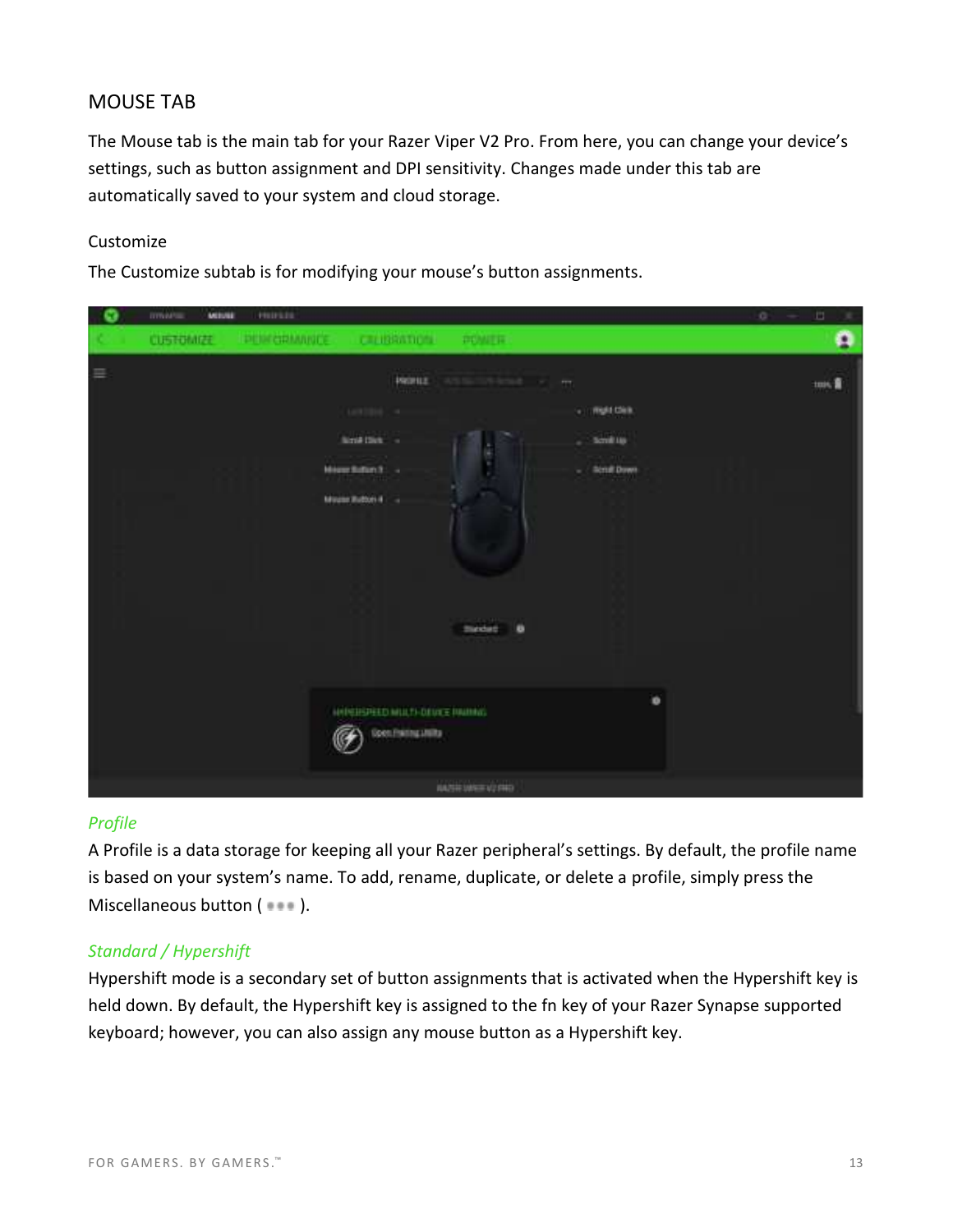#### *HyperSpeed Multi-Device Pairing*

Use this feature to pair an additional HyperSpeed-compatible device with the wireless USB dongle of your Razer Viper V2 Pro. As its wireless USB dongle can support a keyboard and mouse simultaneously, you'll be able to remove the usage of separate dongles for each peripheral.



*Your Razer Viper V2 Pro must be connected via HyperSpeed (2.4GHz) wireless mode to use this feature. Each peripheral can only connect to one dongle at a time.*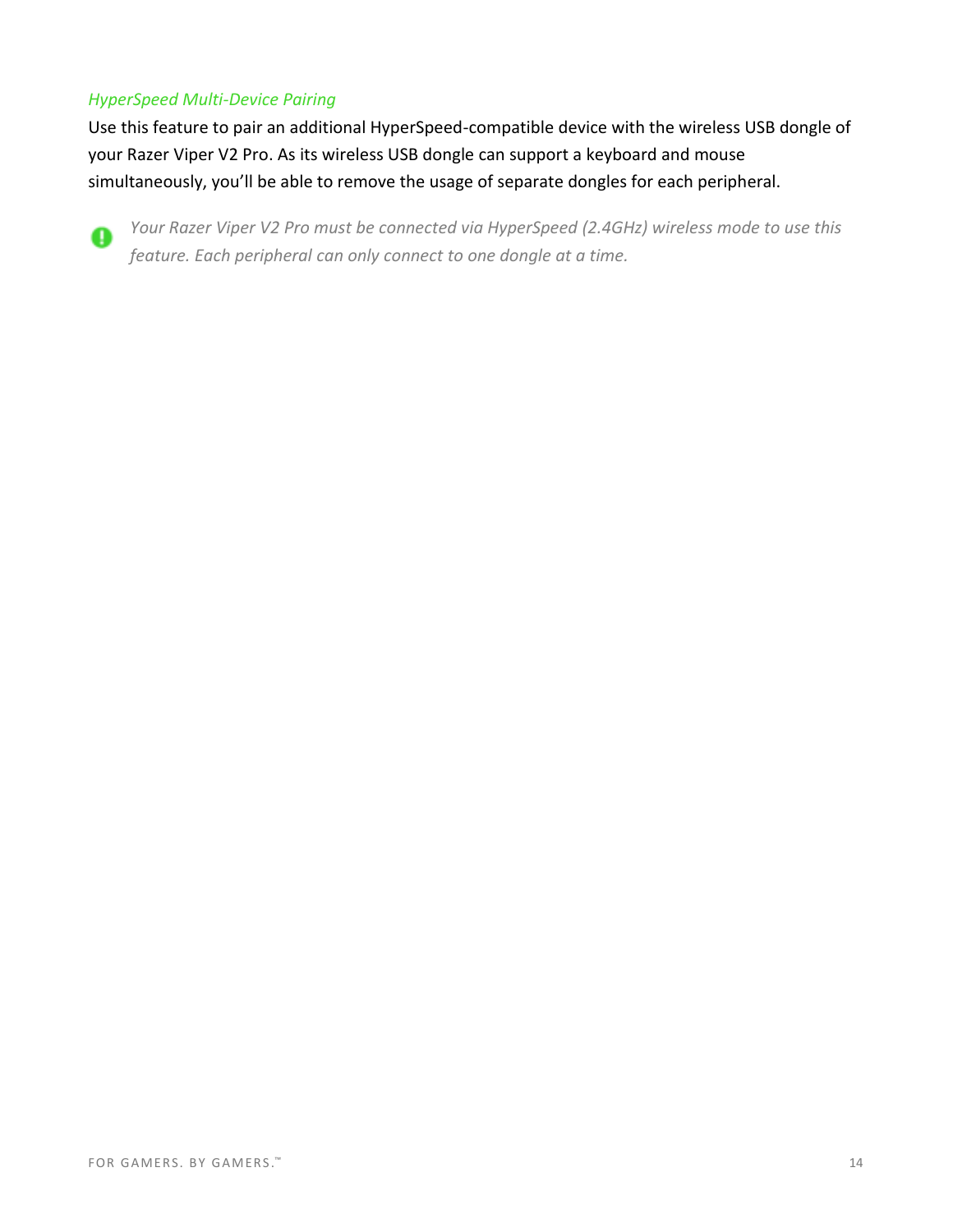### *Sidebar*

|                  | <b>TITULAPUL</b><br>MINE                                                                                                                                  | <b>HUILDS</b>               |                                                                                               |                                                                                                                                                   | o<br>凹<br>×   |
|------------------|-----------------------------------------------------------------------------------------------------------------------------------------------------------|-----------------------------|-----------------------------------------------------------------------------------------------|---------------------------------------------------------------------------------------------------------------------------------------------------|---------------|
|                  | <b>CLISTOMIZE</b>                                                                                                                                         | PERCHARAGE CREBRATION POMER |                                                                                               |                                                                                                                                                   | ٥             |
| Ξ<br>٠<br>٠<br>, | AEBANNI<br>$\rightarrow$<br><b>STORY</b><br><b>Railway</b><br><b>Bina Dea</b><br><b>Collins</b><br>Suit Servi<br>Mouse Baltin 6<br><b>Meant Baltist 5</b> |                             | justines.<br>sine cus .<br><b>SOLU</b><br>Muss future : .<br><b>Committee</b><br>Muse Exter 4 | many.<br>ministrational control<br><b>PASSAGE</b><br><b>UNITED</b><br><b>RUATION</b><br><b>Sec</b><br>۰<br><b>Smitter</b><br>Scrutt Drawn<br>non. | took <b>N</b> |
|                  |                                                                                                                                                           |                             |                                                                                               | <b>Standard</b><br>٠<br>۰<br>INVERSEED MULTI-DEVICE PINTING.<br>Dam Pelong Litility<br>NAZIA VEREZIO FRONT                                        |               |

The Sidebar button ( $\equiv$ ) will reveal all current button assignments for your Razer Viper V2 Pro.

Alternatively, you can skip to a specific button assignment by selecting it on the Customize tab.

| <b>TITNAPUL</b><br>MINI                                                                                                                                                                                                                                                                           | PRIFLED                                                        |   |                                                                                          |                                                                       | o                  | ш                                          | × |
|---------------------------------------------------------------------------------------------------------------------------------------------------------------------------------------------------------------------------------------------------------------------------------------------------|----------------------------------------------------------------|---|------------------------------------------------------------------------------------------|-----------------------------------------------------------------------|--------------------|--------------------------------------------|---|
| <b>CUSTOMIZE</b>                                                                                                                                                                                                                                                                                  | PERCRAANCE TENSATION                                           |   | <b><i>PENING</i></b>                                                                     |                                                                       |                    |                                            | ٥ |
| $\equiv$<br>Cf. miker<br><b>FOT 40 PROUSE (LEATERS)</b><br>B MINIFORCION<br><b>E KNOTHT!</b><br>O)<br><b>BITTADEVER</b><br><b>STAR</b><br><b>INVESTIGATES</b><br>ъ<br>A sure compact<br>ES LAMOTHOLIMA<br><b>EX MATRICIA</b><br>A wednesday contacts<br><b>TEXT-HAIGTER</b><br>e<br><b>O</b> nuar | <b>BELLEVILLE</b><br><b>JEFAULT KEY</b><br><b>Scyult Click</b> | × | HEER P<br>Simil Oks<br><b>STAR</b><br>Monet Buller: 5<br><b>PETAMATI</b><br>Mose Daton 4 | $-111 -$<br><b>ZROFILE</b><br>٠<br>Standard <sup>1</sup><br>$\bullet$ | <b>WEE</b><br>e co | <b>RIGHTORS</b><br>source<br>Storal's Down |   |
|                                                                                                                                                                                                                                                                                                   |                                                                |   |                                                                                          | INTERSTEED MOLTI-DRIVICE PARIDE.<br><b>Gam Fairog Utility</b>         |                    |                                            |   |
|                                                                                                                                                                                                                                                                                                   |                                                                |   |                                                                                          | material control                                                      |                    |                                            |   |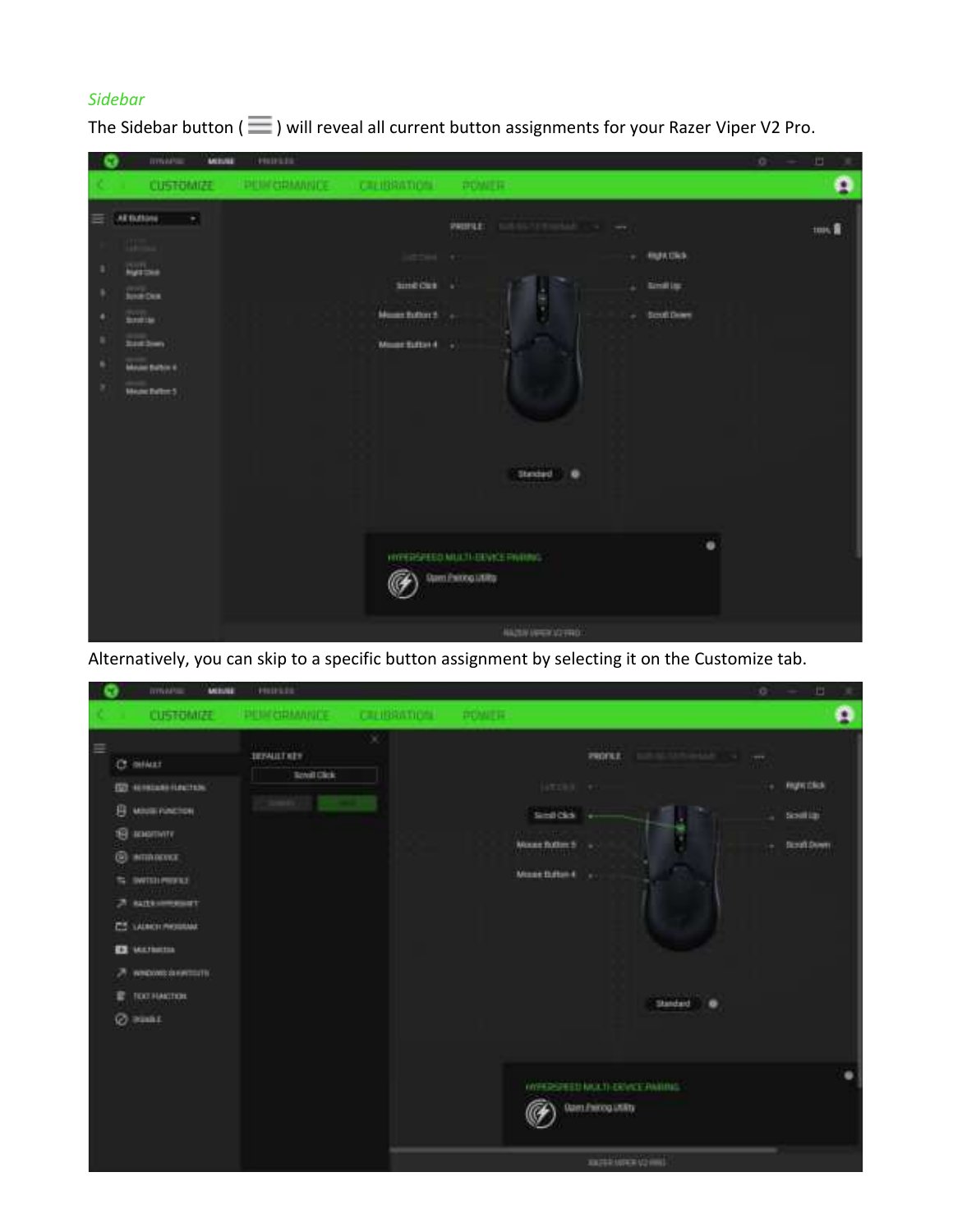Upon selecting a button assignment, you may then change it to one of the following functions:

**C** Default

This option enables you to return the mouse button to its original setting.

### Keyboard Function

This option changes the button assignment into a keyboard function. You can also enable Turbo mode, which can emulate a repeated keyboard function while the button is held down.

# **Mouse Function**

This option substitutes the current button assignment for another mouse function. Listed below are the functions which you can choose from:

- Left Click Performs a left mouse click using the assigned button.
- Right Click Performs a right mouse click using the assigned button.
- Scroll Click Activates the universal scrolling function.
- Double Click Performs a double left click using the assigned button.
- Mouse Button 4 Performs a "Backward" command for most internet browsers.
- Mouse Button 5 Performs a "Forward" command for most internet browsers.
- Scroll Up Performs a "Scroll Up" command using the assigned button.
- Scroll Down Performs a "Scroll Down" command using the assigned button.
- Scroll Left Performs a "Scroll Left" command using the assigned button.
- Scroll Right Performs a "Scroll Right" command using the assigned button.

You can also choose to enable Turbo mode in some of the mouse functions, which allows you to emulate repeatedly pressing and releasing a said function while the button is held down.

# **Sensitivity**

This function allows you to manipulate the DPI setting of your Razer Viper V2 Pro with a touch of a button. Listed below are the Sensitivity options and their description:

- Sensitivity Clutch Changes the sensitivity to a predefined DPI while the designated button is held down. Releasing the button will return it to the previous sensitivity.
- Sensitivity Stage Up Increases the current sensitivity by one stage.
- Sensitivity Stage Down Decreases the current sensitivity by one stage.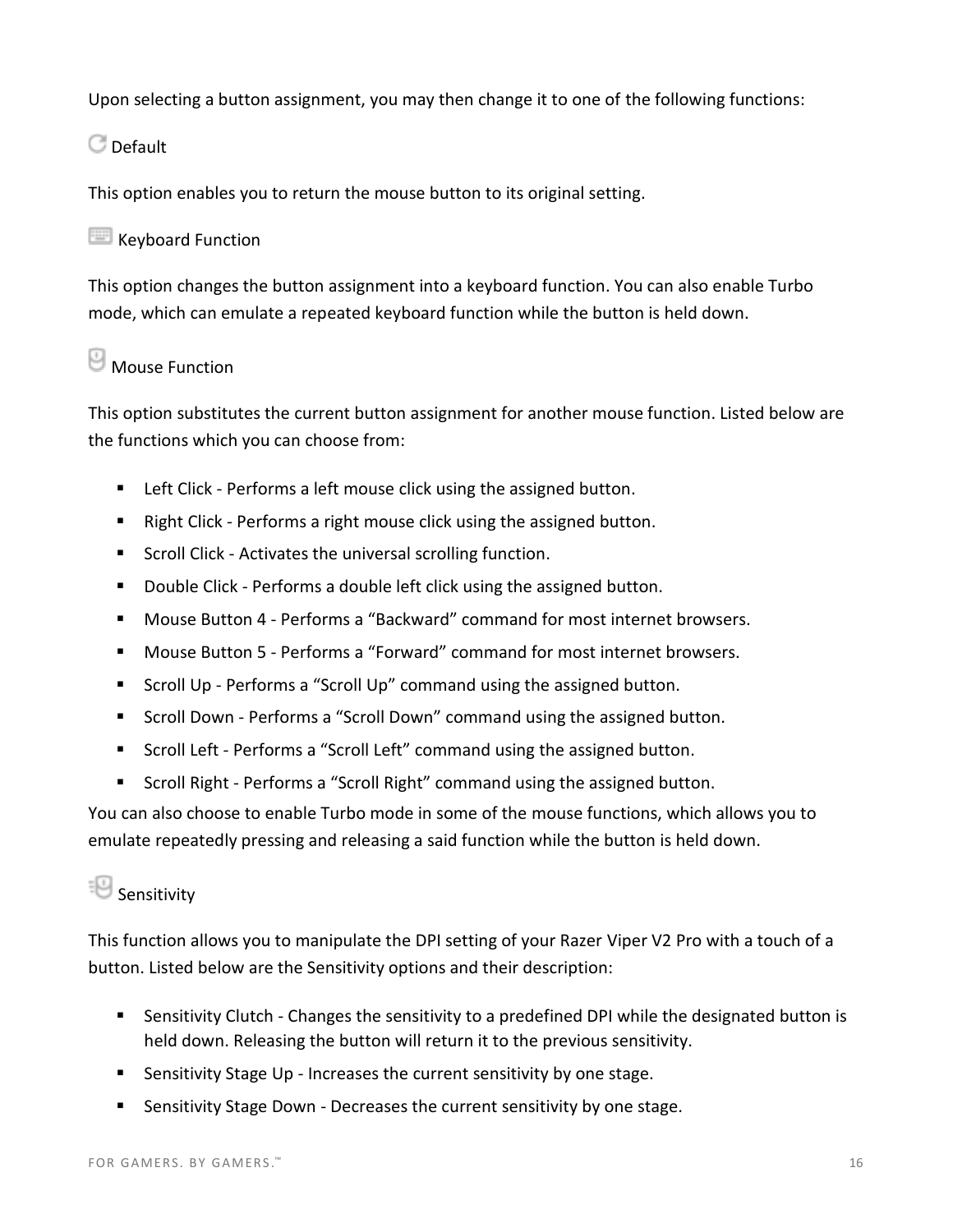- On-The-Fly Sensitivity Pressing the designated button and moving the scroll wheel either up or down will increase or decrease the current DPI respectively.
- Cycle Up Sensitivity Stages Increases the current sensitivity stage by one. Once it reaches the highest sensitivity stage, it will return to stage 1 when the button is pressed again.
- Cycle Down Sensitivity Stages Decreases the current sensitivity stage by one. Once it reaches stage 1, it will return to the highest sensitivity stage when the button is pressed again. Learn [more about Sensitivity Stages](#page-20-1)

### M<sub>Macro</sub>

A Macro is a prerecorded sequence of keystrokes and button presses that is executed with precise timing. By setting the button function to Macro, you can conveniently execute a chain of commands. This function will only be visible when the Macro module is installed.

### Inter-device

Inter-device allows you to change the functionality of other Razer Synapse-enabled devices. Some of these functionalities are device-specific such as using your Razer keyboard to change the Sensitivity Stage of your Razer mouse.

#### $\overline{\mathbb{Z}}$  Switch Profile

Switch Profile enables you to quickly change profiles and load a new set of button assignments. An on-screen notification will appear whenever you switch profiles.

#### $\sqrt{a}$  Razer Hypershift

Setting the button to Razer Hypershift will allow you to activate Hypershift mode as long as the button is held down.

#### **Launch Program**

Launch Program enables you to open an app or a website using the assigned button. When you select Launch Program, two choices will appear, requiring you to search for a specific app you want to open or write the address of the website you want to visit.

#### **Multimedia**

This option allows you to assign multimedia controls to your Razer device. Listed below are the multimedia controls you can choose from: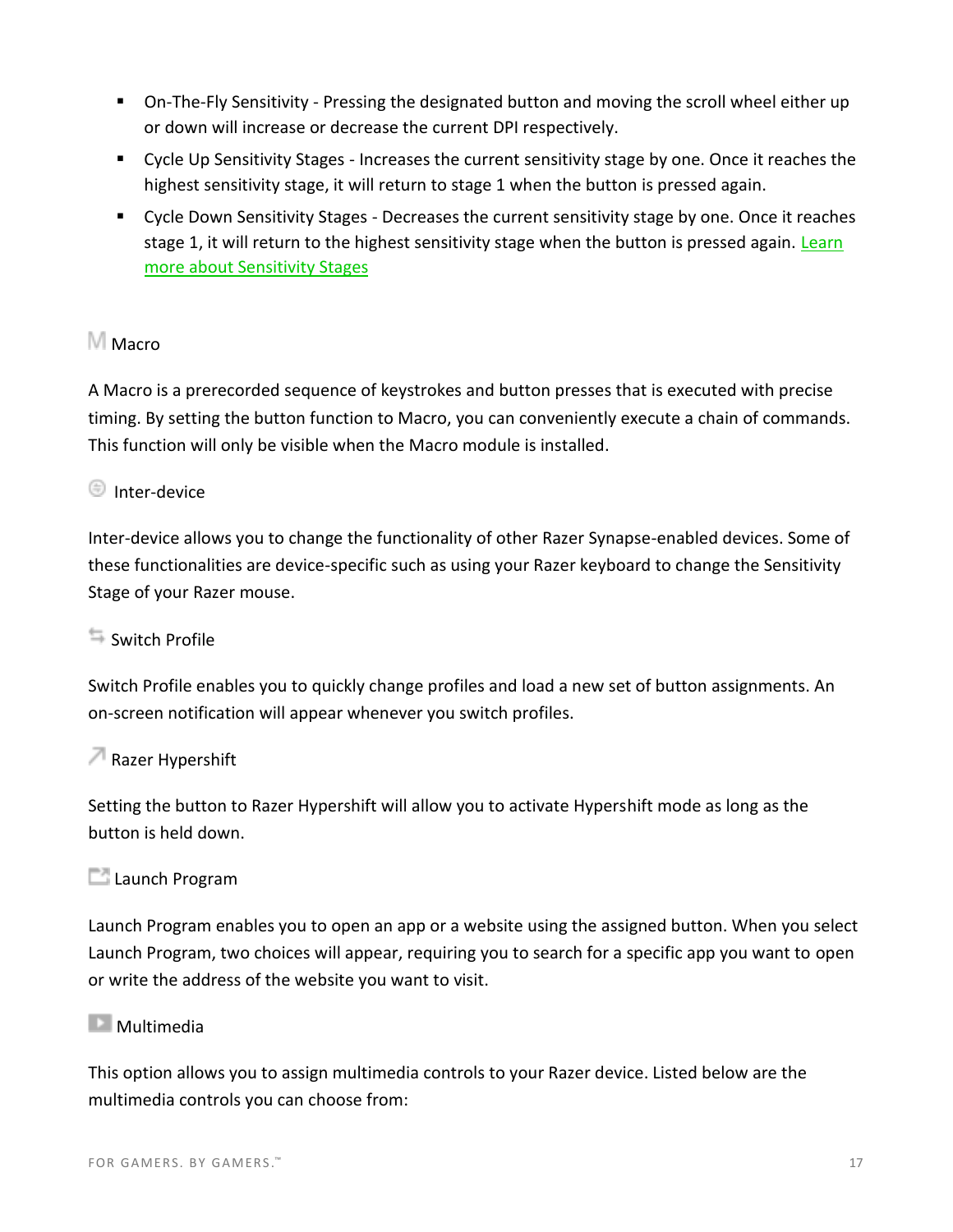- Volume Down Decreases the audio output.
- Volume Up Increases the audio output.
- Mute Volume Mutes the audio.
- Mic Volume Up Increases the microphone volume.
- Mic Volume Down Decreases the microphone volume.
- Mute Mic Mutes the microphone.
- Mute All Mutes both microphone and audio output.
- Play / Pause Play, pause, or resume playback of the current media.
- Previous Track Play the previous media track.
- Next Track Play the next media track.

### **Windows Shortcuts**

This option allows you to assign your preferred button to a Windows Operating System shortcut command. For more information, please visit: [support.microsoft.com/kb/126449](http://support.microsoft.com/kb/126449) 

### $\blacksquare$  Text Function

Text Function enables you to type a prewritten text with a touch of a button. Write your desired text on the given field, and your text will be typed whenever the assigned button is pressed. This function has full Unicode support, and you can also insert special symbols from character maps.

### $\oslash$  Disable

This option renders the assigned button unusable. Use Disable if you do not want to use the selected button or if it interferes with your work.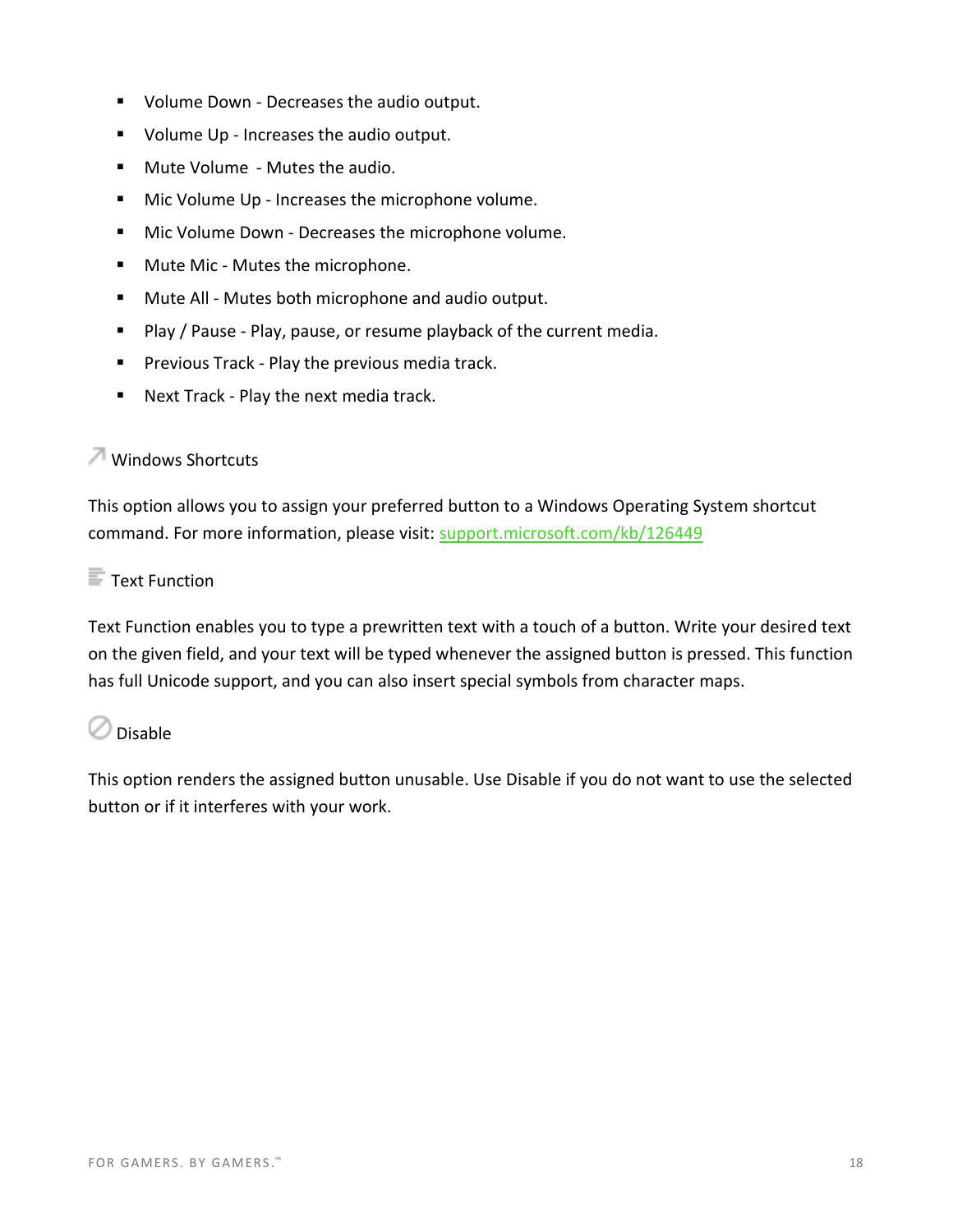#### Performance

The Performance subtab allows you to modify the sensitivity, acceleration, and polling rate.

| <b>TITULAPUL</b><br><b>HIPLES</b><br>MINIE                                                                       |                                                                                                                                                   | o<br>出<br>× |
|------------------------------------------------------------------------------------------------------------------|---------------------------------------------------------------------------------------------------------------------------------------------------|-------------|
| <b>CUSTOMES</b>                                                                                                  | PERFORMANCE CREBBINTION<br><b>POWER</b>                                                                                                           | A           |
|                                                                                                                  | PACIFICA<br>$\sim$<br>w                                                                                                                           | torn.       |
| <b>SERGIANTY</b><br>The number of dots per-inch (DFG of measurementers).<br>Service Days                         | $\bullet$<br><b>POLING BRTE</b><br>The firepairing (FLS of data updates as a record).<br>Number of Stages 1 to<br>$\frac{1}{2}$<br>use.<br>W<br>٠ | ٠           |
| ٠<br>$\sim$<br>$\overline{a}$<br><b>itapi 2</b><br><b>Hope?</b><br><b>Stage 3</b><br>$\rightarrow$<br>NAM .<br>÷ | ٠<br>٠<br><b>Stuge 4</b><br><b>Thigh 5</b><br>MOUSE MAUPERTIES<br>sim.<br>saw   <br>Open Windows Mouse Properties                                 | ۰           |
| −<br><b>TDE</b><br><b>Truttle X-Y</b><br>m                                                                       | 30000                                                                                                                                             |             |
|                                                                                                                  | <b>HASH WERE VERY</b>                                                                                                                             |             |

#### <span id="page-20-0"></span>*Sensitivity*

Sensitivity refers to the distance the cursor will travel based on how far the mouse moved. The higher the DPI, the farther the cursor will travel, given the same mouse movement distance.

#### <span id="page-20-1"></span>Sensitivity Stages

A sensitivity stage is a preset sensitivity value. You can create up to 5 different sensitivity stages, which you can cycle through using the DPI cycle button.

#### Enable X-Y Sensitivity

The X-axis (horizontal) and Y-axis (vertical) use the same sensitivity values by default. However, you may set different sensitivity values for each axis by selecting the Enable X-Y Sensitivity option.

#### *Polling Rate*

The higher the polling rate, the more often the computer receives information about the status of your mouse, thus increasing the mouse pointer's reaction time. You can switch between 125Hz (8ms), 500Hz (2ms), and 1000Hz (1ms) by selecting your desired polling rate from the options provided.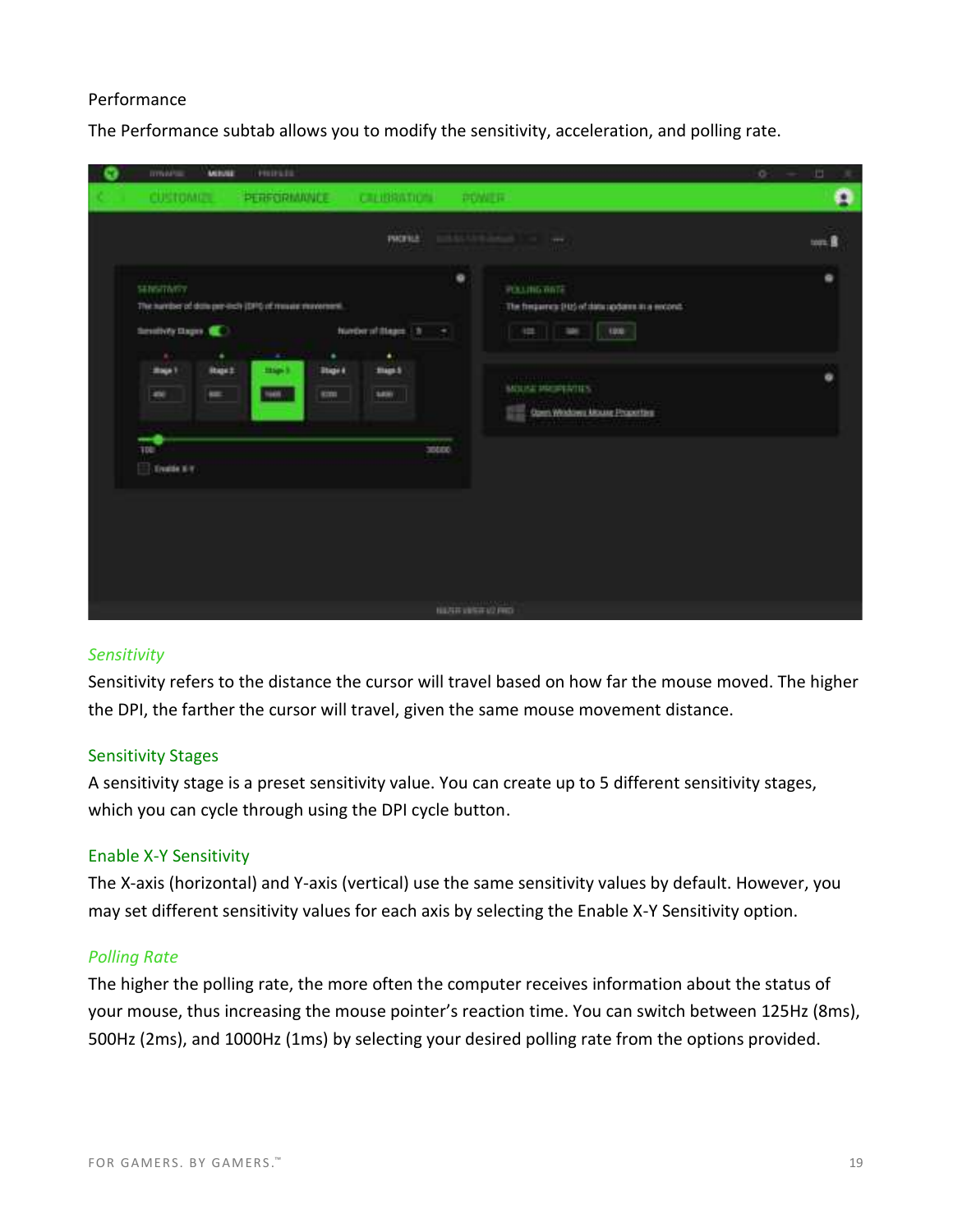#### *Mouse Properties*

From here, you can access the Windows Mouse Properties to modify operating system settings that can directly affect your Razer Viper V2 Pro.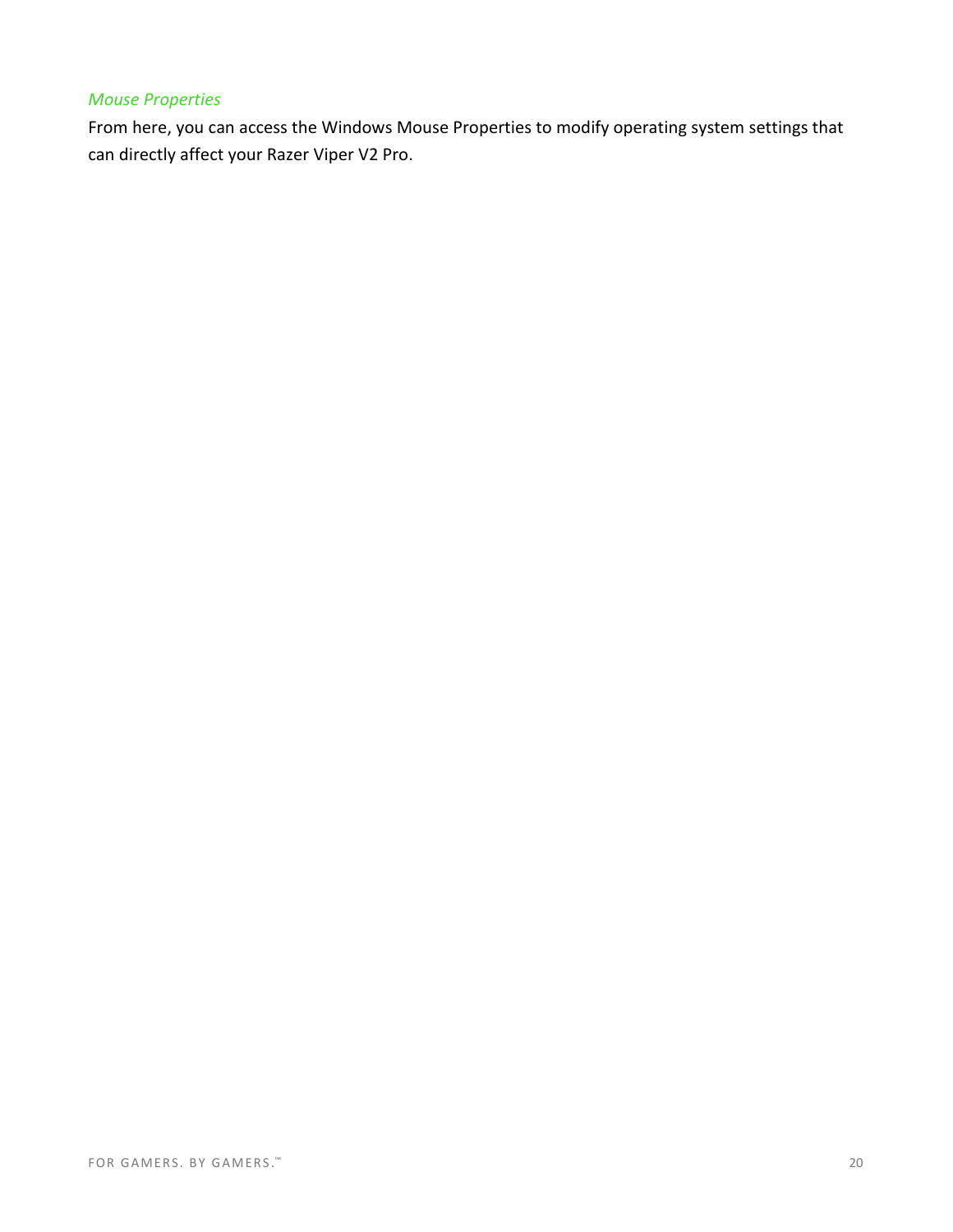#### Calibration

The Calibration subtab allows you to optimize your Razer Precision Sensor to any surface for better tracking.

#### *Smart Tracking*

Smart tracking enables you to set the distance the sensor stops tracking when lifted from its surface to avoid unwanted cursor movement. You may assign different lift-off and landing distances values by selecting the Enable Asymmetric Cut-Off.

| <b>IVNAVILL</b><br>MOUNT | 0912121     |                                                                                                                                                                                                                                                                                                                                                                                                                                             |                |              | $^{0}$<br>ь |
|--------------------------|-------------|---------------------------------------------------------------------------------------------------------------------------------------------------------------------------------------------------------------------------------------------------------------------------------------------------------------------------------------------------------------------------------------------------------------------------------------------|----------------|--------------|-------------|
| CUSTOMIZE                | PERFORMANCE | <b>CALIBRATION:</b>                                                                                                                                                                                                                                                                                                                                                                                                                         | 会馆用具           |              | A           |
|                          | 10%         | MOUSE MAT SURFACE CALIBRATION.<br>Your Flazer generg resume delivers immunely accurate backing sindafricant of the loss. To experience another land of premium, not a tracking<br>dratococ and use Asymmetric Cut Of to dynamically siduat ALED (if and liesting distance across every surface.<br><b>SMART TRACKERS</b><br>Tet a ungle cut off point to your preferred distance regardies of the surface it is placed.<br>TRADEMI DISTANCE | Increa.        |              | teles       |
|                          |             | LDW-<br>Enotile Asymmetric Cut off                                                                                                                                                                                                                                                                                                                                                                                                          | <b>ARTISON</b> | <b>HECHI</b> |             |
|                          |             |                                                                                                                                                                                                                                                                                                                                                                                                                                             |                |              |             |
|                          |             |                                                                                                                                                                                                                                                                                                                                                                                                                                             | AUTHORNEY FAX  |              |             |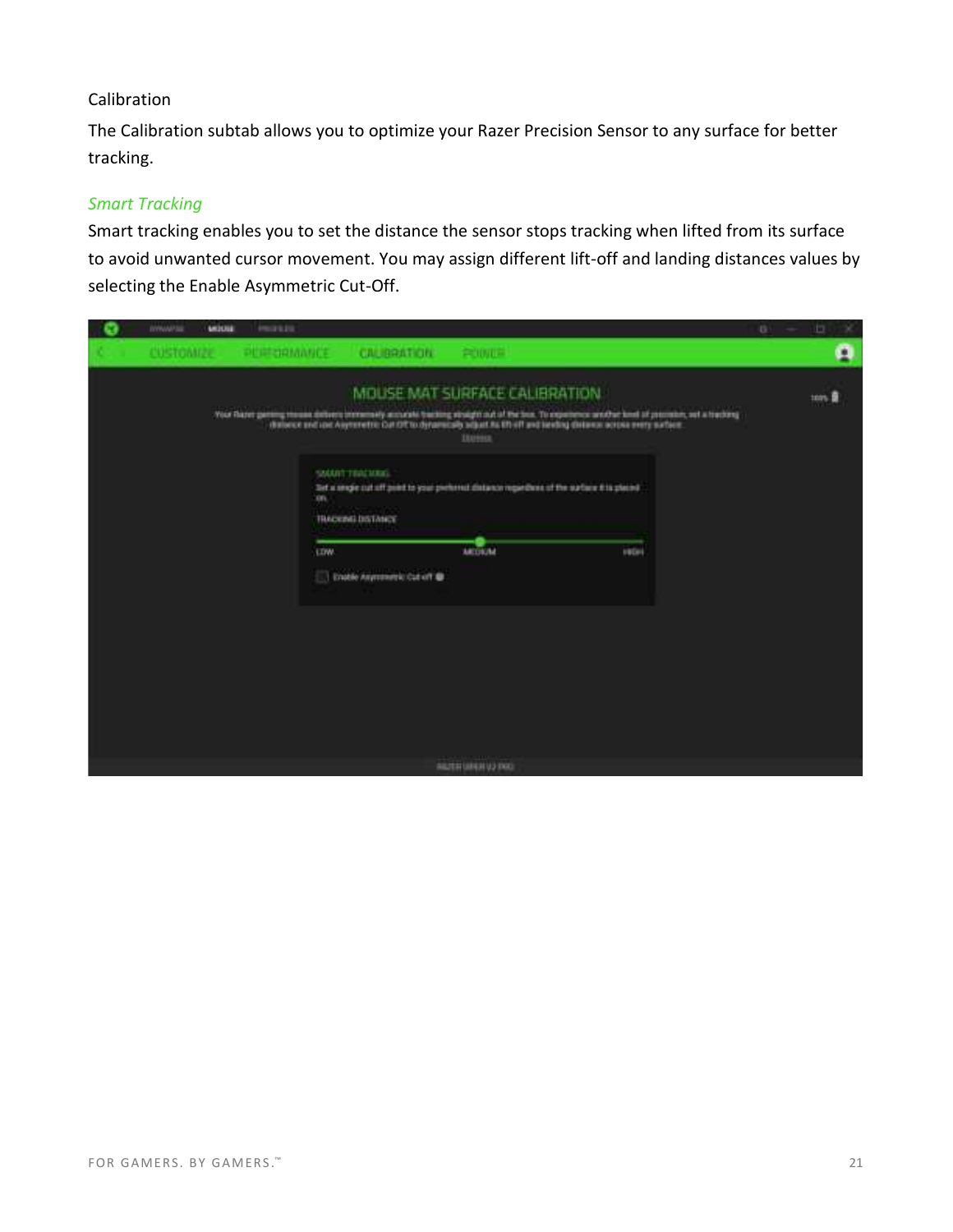#### Power

The Power subtab allows you to manage your device's energy consumption by setting it to power off when it has been idle for a certain amount of time. You may also adjust the required battery percentage of the mouse when entering Low Power Mode to conserve battery life.

| <b>TITULARIA</b><br><b>HUIFEEE</b><br>MINIE                    |                                                                                                       | o<br>出<br>× |
|----------------------------------------------------------------|-------------------------------------------------------------------------------------------------------|-------------|
| <b>INDICAMARICE</b><br><b>CUSTOMER</b>                         | POWER<br><b>CREIBRATION</b>                                                                           | ۵           |
|                                                                | <b>PACIFICA</b>                                                                                       | un R        |
| WHELESA POWER SAMAL<br>Fitter sleep mode if idle for cronutes) | $\bullet$<br>LOW POWER MODE<br>When wineless, enter Love Power Mode X the battery level is below (N). | ۰           |
| ٠                                                              | 19<br><b>District Control</b>                                                                         | 100         |
|                                                                |                                                                                                       |             |
|                                                                | <b>HASH VIEW AT FRO</b>                                                                               |             |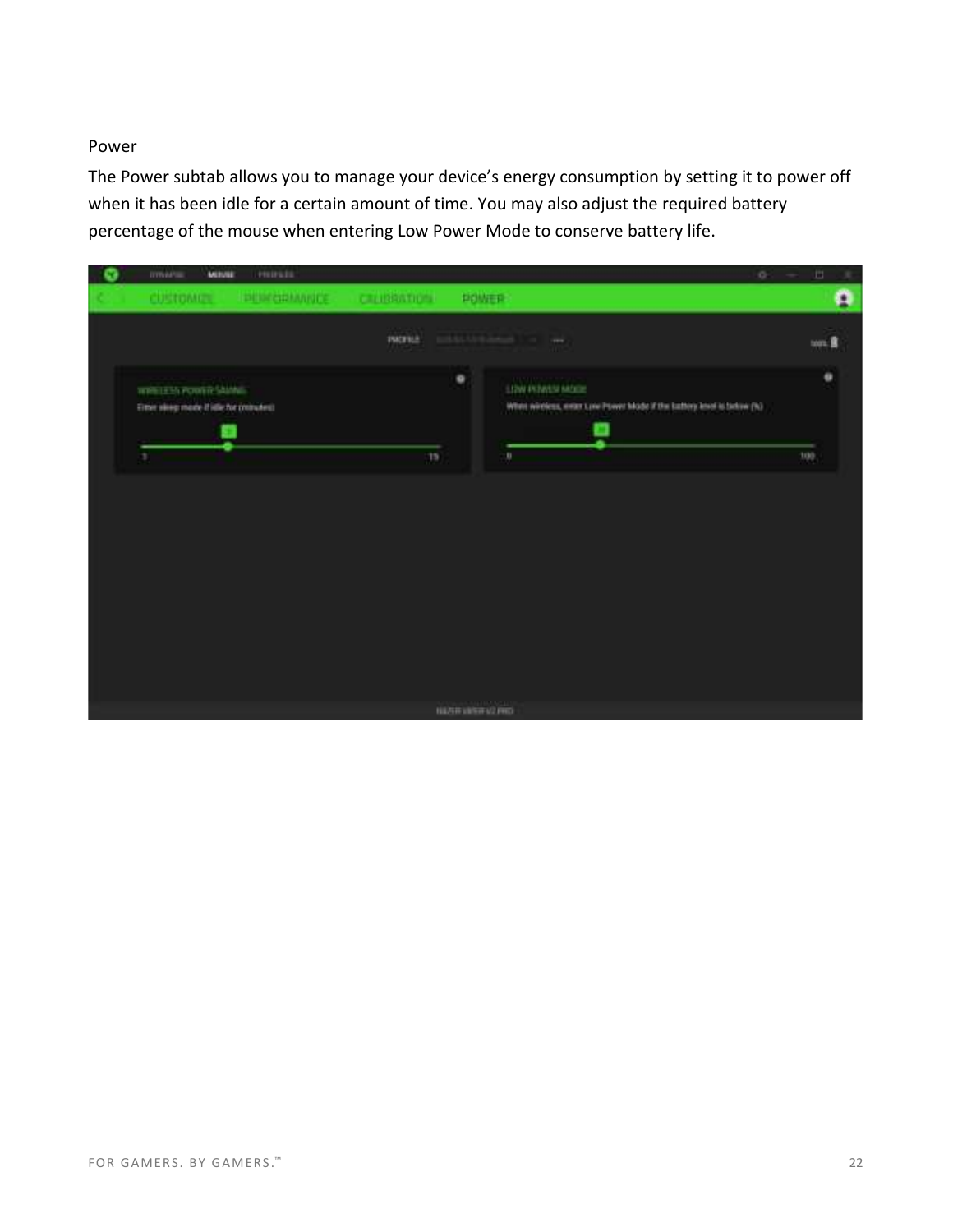### PROFILES TAB

The Profiles tab is a convenient way of managing all your profiles and linking them to your games and applications.

#### Devices

View which games are linked to each device's profiles or which Chroma Effect is linked to specific games using the Devices subtab.

| o<br>PROFILER<br><b>BYNAPIE</b><br><b>MISSIE</b>                                                                                                                                                        | o<br>出<br>$\mathcal{R}$ |
|---------------------------------------------------------------------------------------------------------------------------------------------------------------------------------------------------------|-------------------------|
| DEVICES!<br>LINICED GAMES                                                                                                                                                                               | ۵                       |
| 山 +<br>mon.m<br>LINKED GAMES +<br>×<br><b>CALL FEED</b><br><b>THURSDAY</b><br><b>R28-MS STR Default</b><br>$-0.04$<br>South a passe or two to two systematics<br>stranovniko<br><b>BATH WEEK V2 PRO</b> |                         |

You can import Profiles from your computer or the cloud through the import button ( $\Box$ ) or create new profiles within the selected device using the add button ( $+$ ). To rename, duplicate, export, or delete a profile, simply press the Miscellaneous button ( $\bullet\bullet\bullet$ ). Each profile can be set to automatically activate when you run an application using the Linked Games option.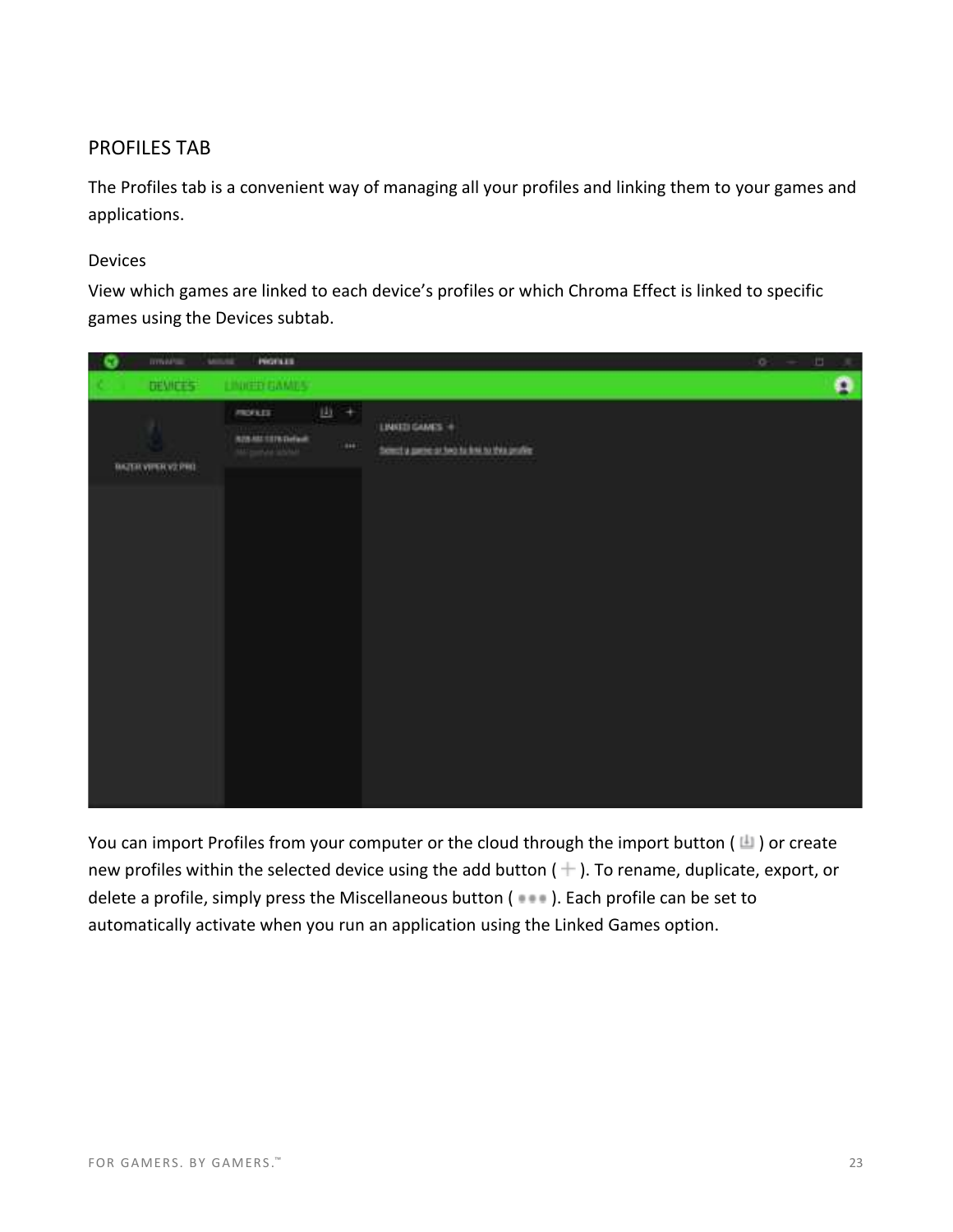#### Linked Games

The Linked Games subtab gives you the flexibility to add games, view devices that are linked to games, or search for added games. You can also sort games based on alphabetical order, last played, or most played. Added games will still be listed here even if it is not linked to a Razer device.



To link games to connected Razer devices or Chroma Effects, click on any game from the list, and then click **Select a device and its profile to launch automatically during gameplay** to select the Razer device or Chroma Effect it will link with. Once linked, you may click on the Miscellaneous button ( ) of the corresponding Chroma Effect or device to select a specific Chroma Effect or profile.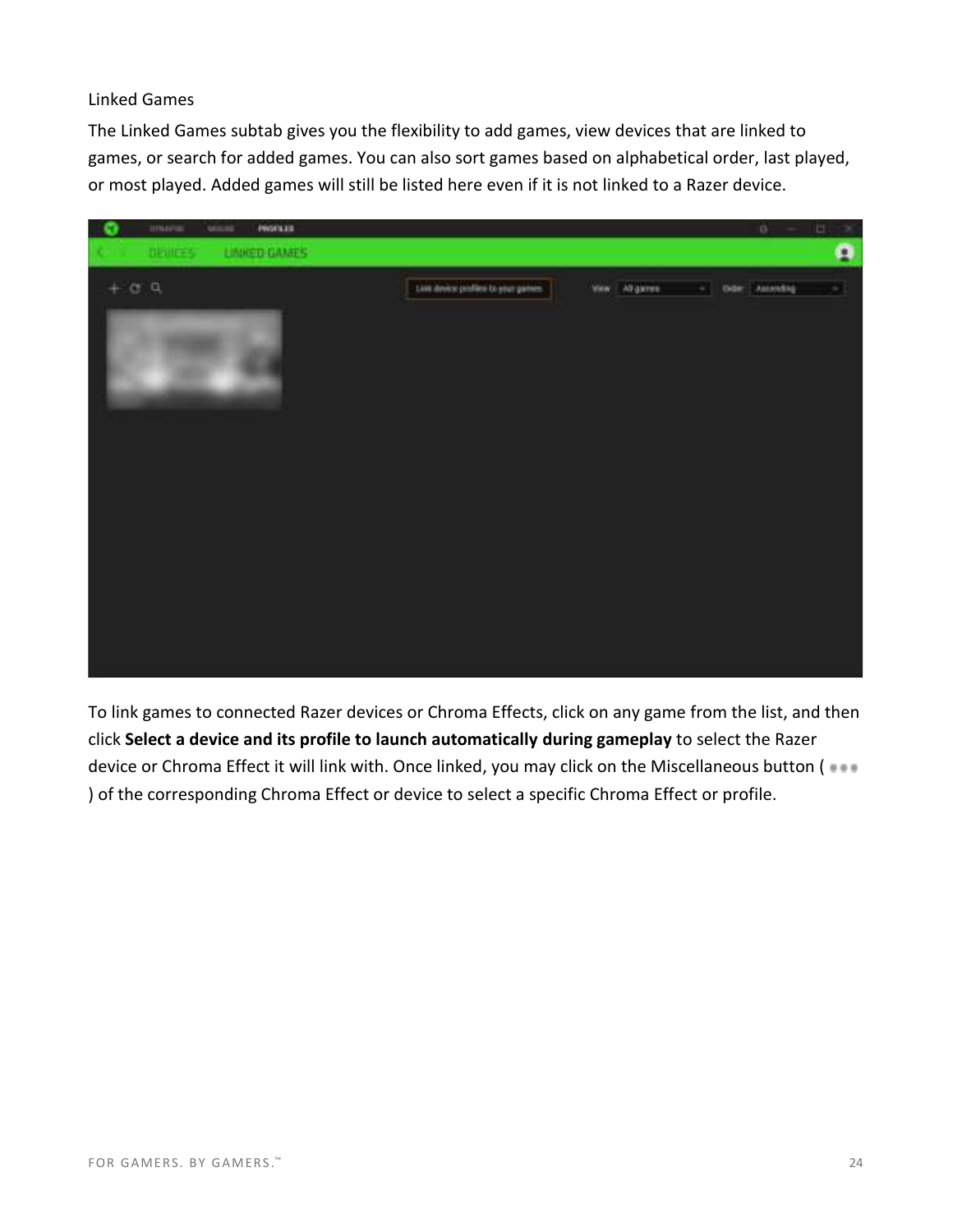### SETTINGS WINDOW

The Settings window, accessible by clicking the ( $\Box$ ) button on Razer Synapse, enables you to configure the startup behavior and display language of Razer Synapse, view the master guides of each connected Razer device, or perform a factory reset on any connected Razer device.



#### General tab

The default tab of the Settings window, the General tab, enables you to change the software's display language, start-up behavior, display theme, and on-screen notifications display. You may also manually sync your profiles to the cloud ( $\mathbb{C}$ ) or view the master guide of all connected Razer devices and installed modules.

#### Reset tab

The Reset tab allows you to perform a factory reset on all connected Razer devices with on-board memory and/or reset Razer Synapse tutorials to acquaint yourself again with Razer Synapse's new features on its next launch.



*All profiles stored on the selected device's on-board memory will be erased by resetting a Razer device.*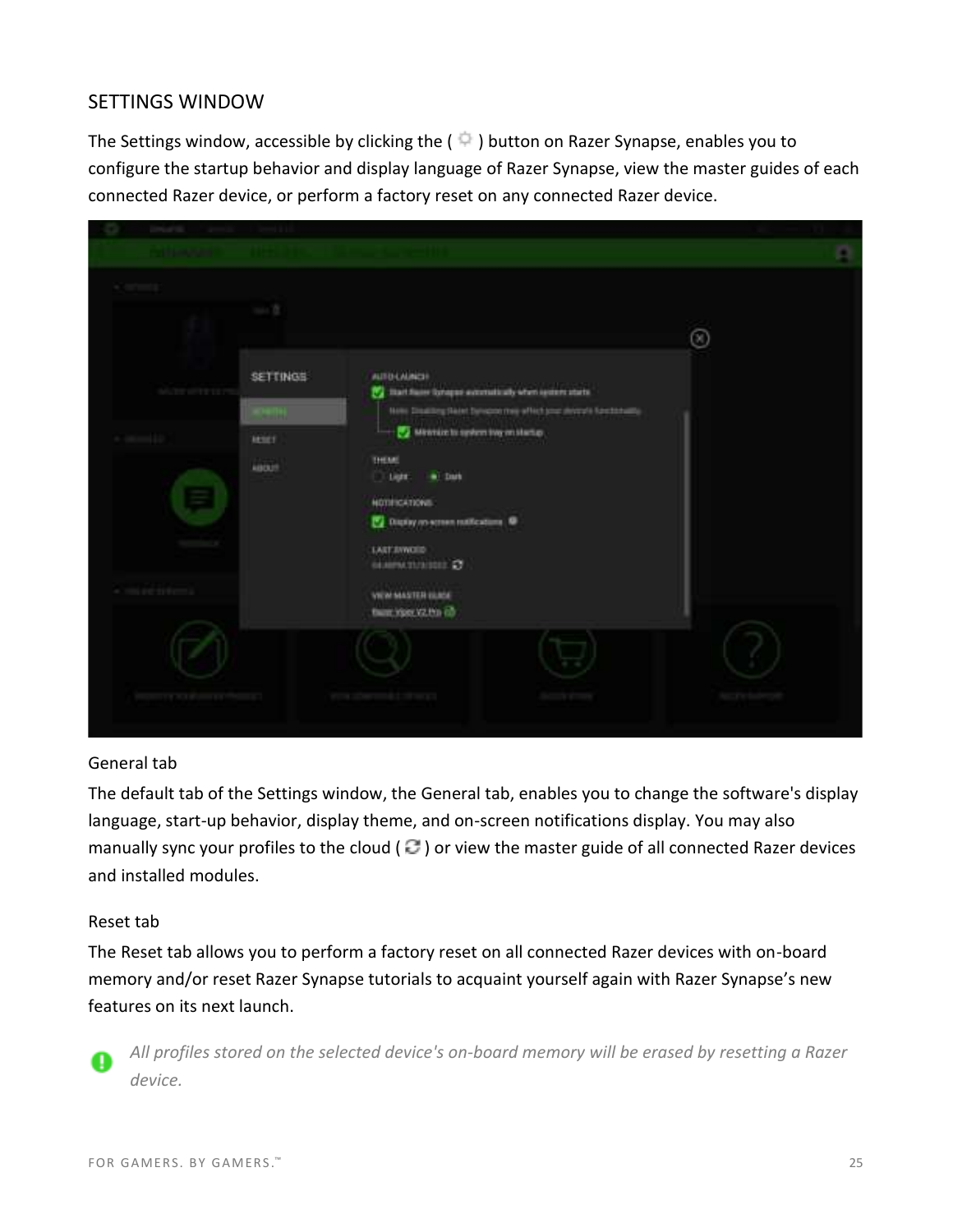#### About tab

The About tab displays brief software information, copyright statement and provides relevant links for its terms of use. You may also use this tab to check for software updates or as a quick access to Razer's social communities.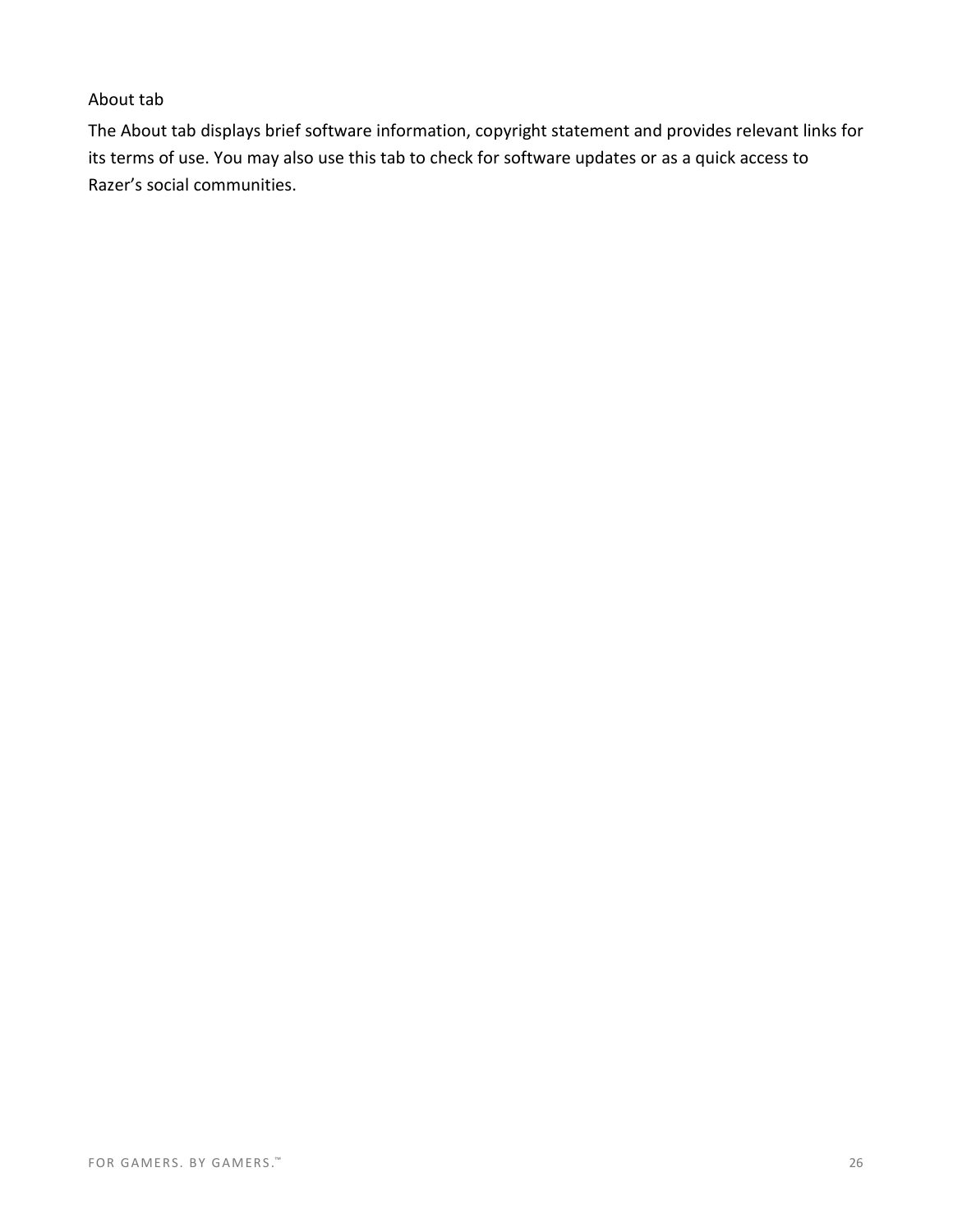# <span id="page-28-0"></span>7. SAFETY AND MAINTENANCE

### SAFETY GUIDELINES

To achieve maximum safety while using your Razer Viper V2 Pro, we suggest that you adopt the following guidelines:

Should you have trouble operating the device properly and troubleshooting does not work, unplug the device and contact the Razer hotline or go to [support.razer.com](http://support.razer.com/) for support.

Do not take apart the device and do not attempt to operate it under abnormal current loads. Doing so will void your warranty.

Recharge the mouse before use if the Razer Viper V2 Pro has not been used for an extended period.

Keep the device away from liquid, humidity, or moisture. Operate the device only within the specific temperature range of 0°C (32°F) to 40°C (104°F). Should the temperature exceed this range, unplug and/or switch off the device to let the temperature stabilize to an optimal level.

#### **COMFORT**

Research has shown that long periods of repetitive motion, improper positioning of your computer peripherals, incorrect body position, and poor habits may be associated with physical discomfort and injury to nerves, tendons, and muscles. Below are some guidelines to avoid injury and ensure optimum comfort while using your Razer Viper V2 Pro.

- Position your keyboard and monitor directly in front of you with your mouse next to it. Place your elbows next to your side, not too far away, and your keyboard within easy reach.
- Adjust the height of your chair and table so that the keyboard and mouse are at or below elbow height.
- Keep your feet well supported, posture straight, and your shoulders relaxed.
- During gameplay, relax your wrist and keep it straight. If you repeatedly do the same tasks with your hands, try not to bend, extend or twist your hands for long periods.
- Don't rest your wrists on hard surfaces for long periods. Use a wrist rest to support your wrist while gaming.
- Don't sit in the same position all day. Get up, step away from your desk and do exercises to stretch your arms, shoulders, neck, and legs.
- **■** If you should experience any physical discomfort while using your mouse, such as pain, numbness, or tingling in your hands, wrists, elbows, shoulders, neck, or back, please consult a qualified medical doctor immediately.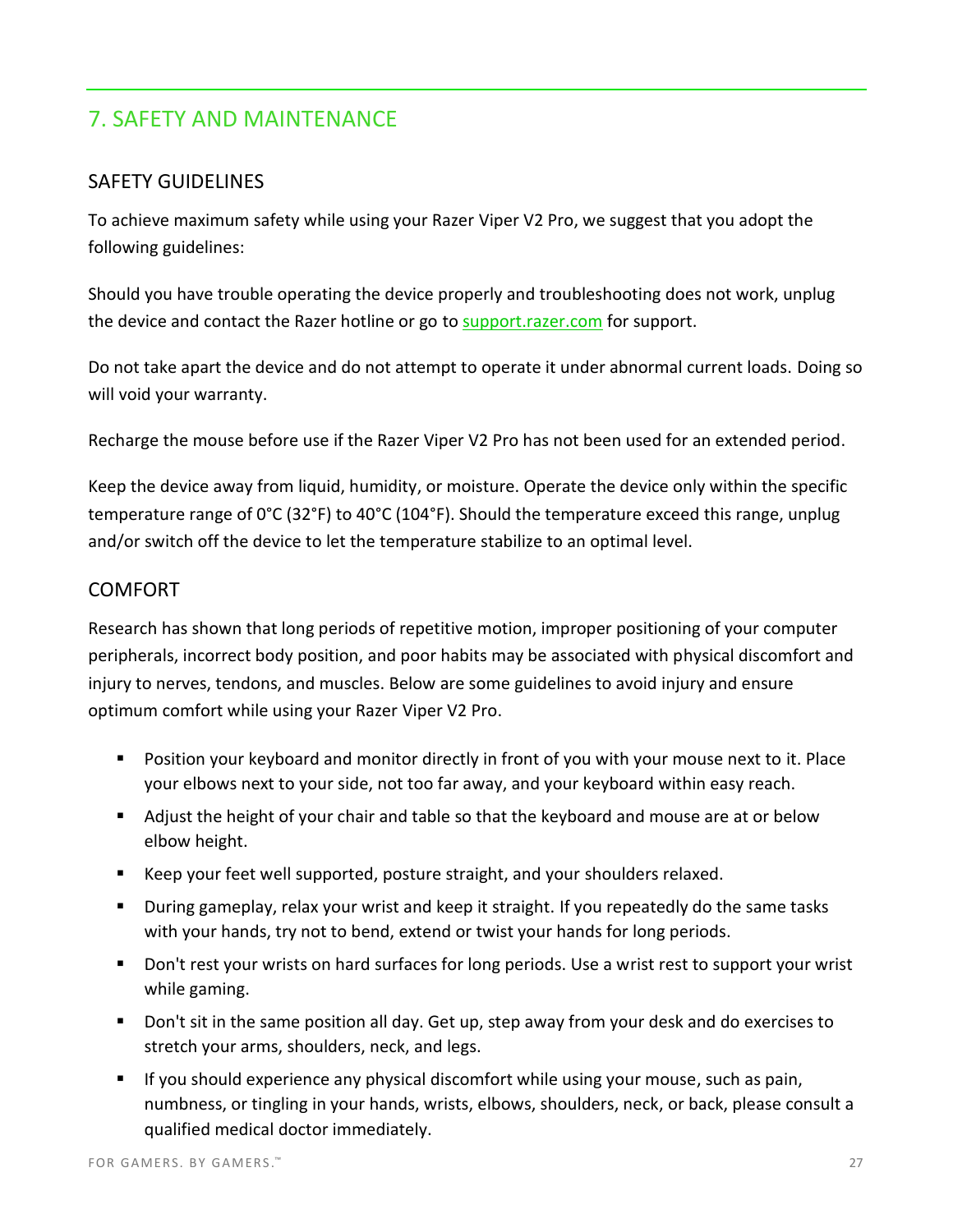### MAINTENANCE AND USE

The Razer Viper V2 Pro requires minimum maintenance to keep it in optimum condition. Once a month, we recommend you clean the device using a soft cloth or cotton swab to prevent dirt buildup. Don't use soap or harsh cleaning agents.

To get the ultimate experience in movement and control, we highly recommend a premium mouse mat from Razer. Some surfaces will cause undue wear on the feet requiring constant care and eventual replacement.

Do note that the Razer Viper V2 Pro's sensor is 'tuned' or optimized, especially for the Razer mouse mats. This means that the sensor has been tested extensively to confirm that the Razer Viper V2 Pro reads and tracks best on Razer mouse mats.

#### BATTERY WARNING

The Razer Viper V2 Pro contains a Li-ion rechargeable battery. In general, the life expectancy of such batteries is dependent upon usage. If you suspect that the Li-ion rechargeable battery inside the Razer Viper V2 Pro may be drained (has a low charge), try charging it.

**Caution:** Don't open, mutilate, or expose to conducting materials (metal), moisture, liquid, fire, or heat. Doing so may cause batteries to leak or explode, resulting in personal injury. Battery life varies with usage.

# <span id="page-29-0"></span>8. LEGALESE

### COPYRIGHT AND INTELLECTUAL PROPERTY INFORMATION

©2022 Razer Inc. All rights reserved. Razer, the triple-headed snake logo, Razer logo, "For Gamers. By Gamers.", and "Powered by Razer Chroma" logo are trademarks or registered trademarks of Razer